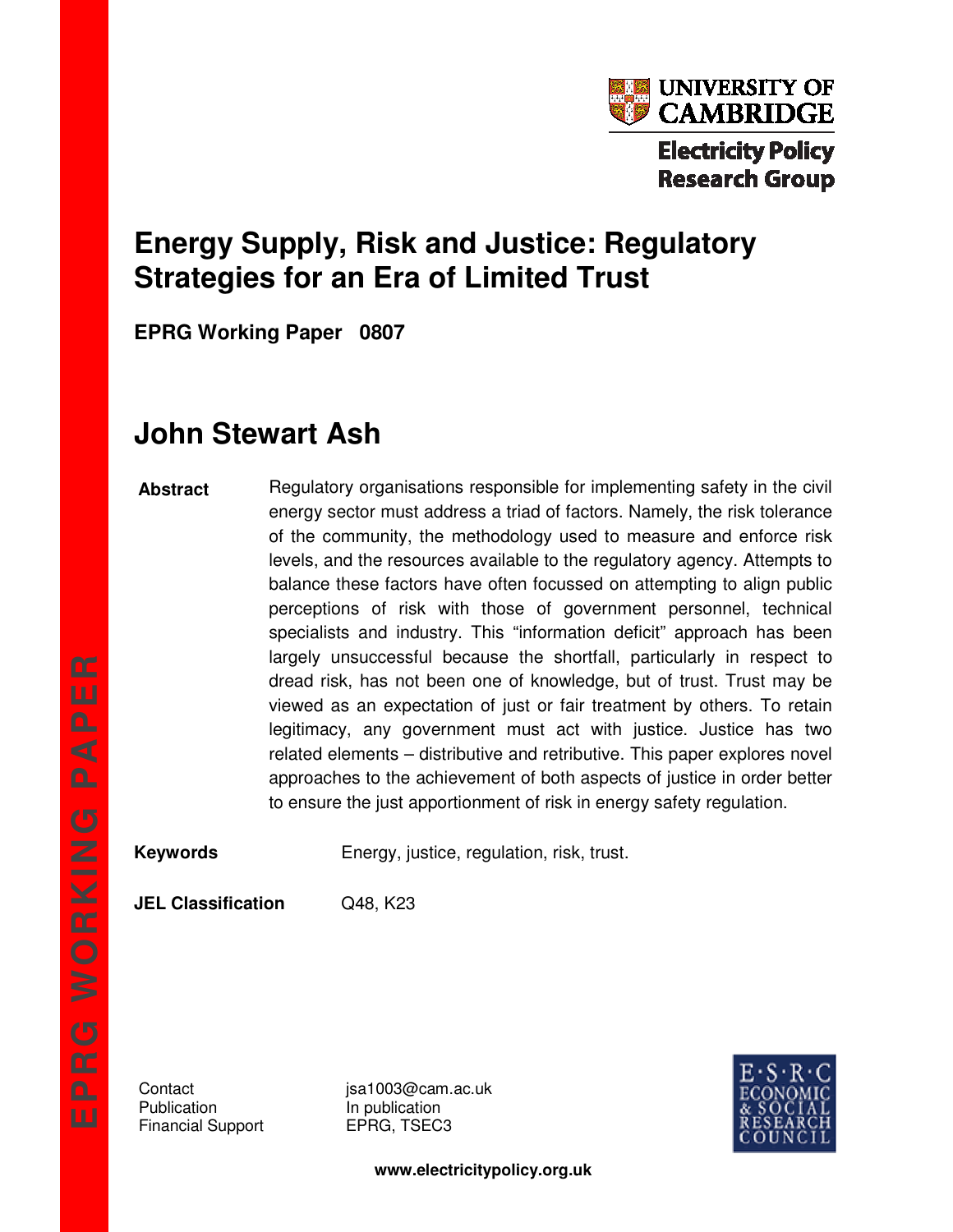#### **1. Introduction**

The avoidance of risk has become a preoccupying theme in modern society (Furedi, 1997). This concern has been reflected in many aspects of societal behaviour (ibid.) and has led to some severe challenges for government and the regulatory process. However, the severity of the expectations placed on the regulatory process by a risk averse culture, presents particular difficulties in respect to the provision of bulk electrical power in the United Kingdom.

The demand for electricity as it is distributed through the transmission network ('Grid') is typically some 40GW with peak requirements reaching 60GW (POST, 2007). This is supplied from some 30 large power stations each with an output exceeding 1GW (*ibid.*). By 2015, one third of the coalfired stations and the majority of the nuclear plants will have closed, leaving a generation shortfall of some 15GW (*ibid*.). While government perception emphasises more efficient energy use (DTI, 2007 a), it views the remedy for the supply shortfall in two principal options; greater reliance on gas powered plant, which brings perceived security of supply issues, or the construction of a new fleet of nuclear power stations (DTI, 2007 b). The need for low Carbon generation processes and security of supply certainly favours source diversity into renewable technologies such as wind power. However, while rapidly developing in capacity and sophistication, renewable sources may be intermittent in capacity, often require very large geographical footprints and provide slow returns on investment capital. The result is that the nuclear option is receiving serious consideration (DTI, 2007 b) and if that option is to be realised, it will require sanction at three stages <sup>i</sup>. First, societal acceptance of the option in principle. Second, the licensing of plant and sites. The final stage is the post construction regulation of generating operations, maintenance and waste disposal. This paper considers the latter two stages as problems in regulation. In particular, it explores barriers to establishing and implementing shared values in risk tolerance, and how the principles of justice may be applied in the safety regulation of bulk electrical power sources to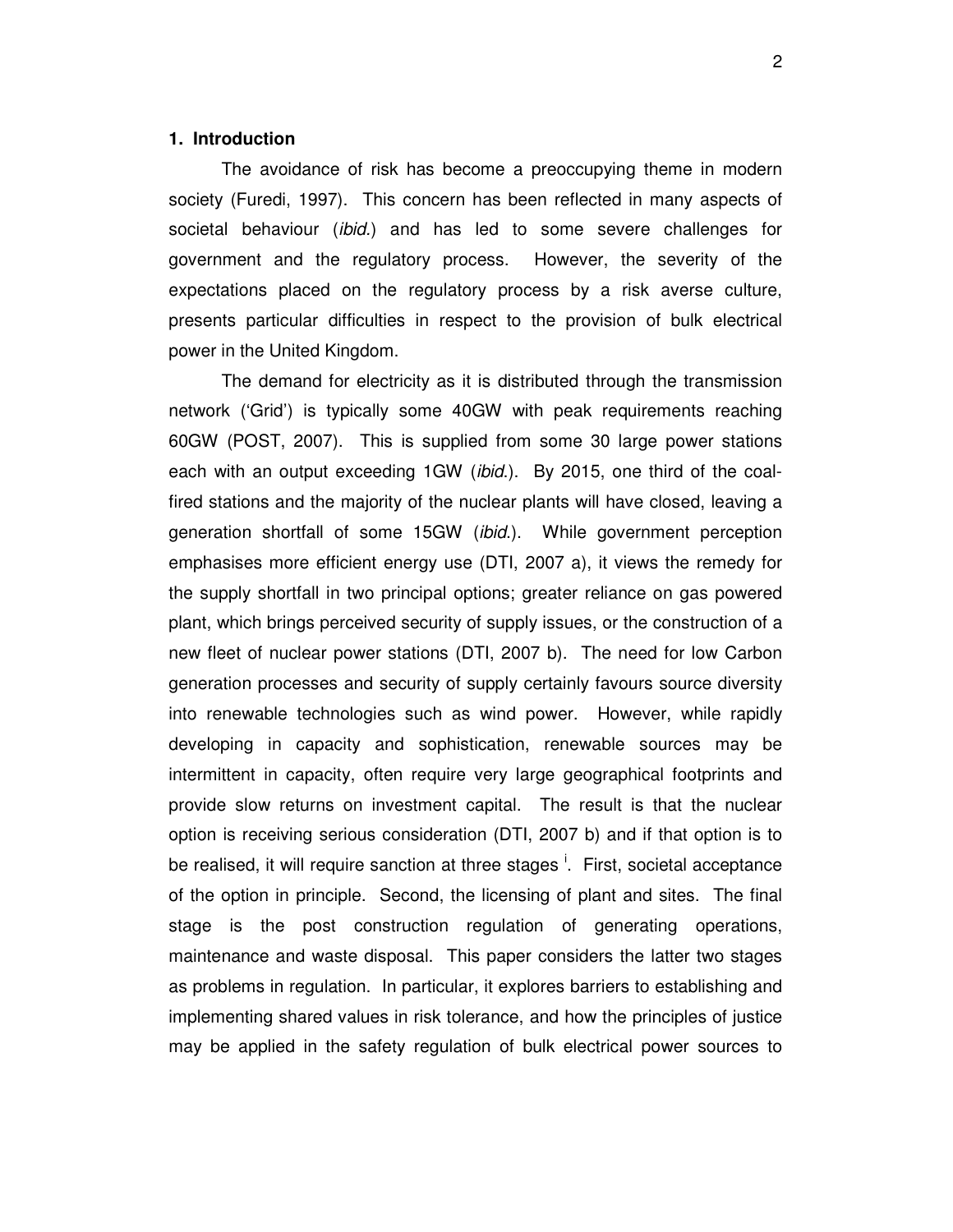enhance trust. The argument does not favour nuclear or non-nuclear approaches to electricity generation.

#### **2. Regulation as a practice**

If risk is taken to be the likelihood of an undesired event, then one of the chief responsibilities of government is risk management. This responsibility varies from defence of the realm, or "protecting the society from violence and invasion of other independent societies" which, Adam Smith argues, is the first duty of the sovereign (Smith, 1776 republished 1904), to protection against the perils of disease and the natural world, criminal behaviour, extreme economic hardship and poor professional practice. In particular, the UK Government shoulders the responsibility for protecting British subjects from the perils they can neither defend themselves nor insure against on an individual basis.

Clearly, many of the perils that may afflict the ordinary citizen are often linked in a complex fashion, and the provision of bulk electrical power is an example of a societal good that both mitigates and creates potential and related hazards. People may at once fear a loss of electrical power, the effects of global warming, and any risks associated with living in the locality of power generating plant. The fact that such risks may place mitigating measures in opposition to each other does nothing to disprove their simultaneous reality, or their potential to visit individuals with unequal and severe levels of harm. Moreover, there is nothing illogical or irrational in the thoughtful individual being concerned with all three sets of risks at once, and expecting government protection from them, despite the conflicting demands such an expectation places on regulatory authorities.

In its broadest sense, all three branches of government; the executive, judiciary and legislature, play separate but critical roles in discharging this risk management duty. As Hawkins (1992) notes however, the business of policy implementation in governance, in particular, the necessary interpretation of laws undertaken by regulators, brings considerable flexibility to the process of decision making. Indeed, such flexibility in implementation may exceed a level that would be inferred from a textbook understanding of the law or constitution. In framing laws, the legislature cannot predict every eventuality demanding a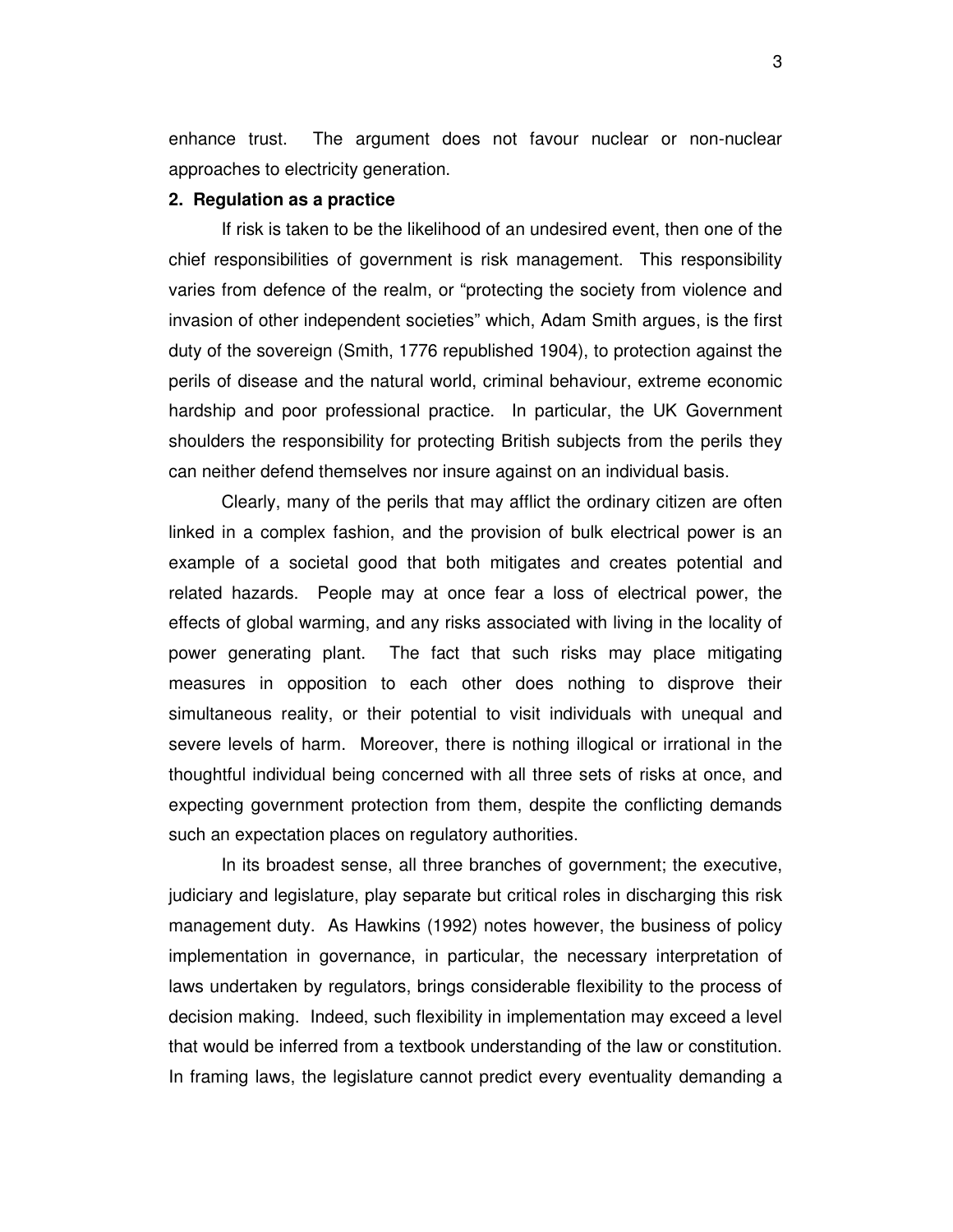regulatory judgement. In turn, the executive must use its discretion to apply legal rules to practical problems, and the judiciary interprets law only in those cases brought before it. This flexibility is an inevitable feature of the complex societal risk decision making process. It is also a key to solving the seemingly self-contradictory and irreconcilable demands raised by meeting the demand for bulk electricity supply.

From the perspective of the regulatory actor, as a sub-set of the entire network of decision making involved in energy related risk management, the duty of defending the public interest brings a requirement to address a triad of elements:

1. The risk tolerance of the community that is served.

2. The methodology used to measure and enforce tolerable risk levels.

3. The resources available to the regulatory agency.

These factors are dynamic and related (Figure 1). Societal risk tolerance levels are represented in codified law, although not always explicitly. A pertinent and simplified example would be the application of the law to the release of radioactive materials from nuclear power stations. The Radioactive Substances Act 1993 (RSA 1993) does not specify the degree of risk to which members of the public may be exposed in connection with radiation from industrial discharges. Instead, it apportions responsibility to the Environment Agency (EA) and Scottish Environment Protection Agency (SEPA) for authorising radioactive discharges and disposals from licensed sites (EA, 2004; RSA 1993). Those regulatory agencies are entitled to guidance on statutory objectives under the Environment Act 1995, and this was issued for England in draft form by the Department for the Environment, Transport and the Regions (DETR)<sup>ii</sup> in October 2000 (EA, 2004). This draft guidance, and its equivalent for Wales, enjoins the EA to identify and evaluate alternative measures to ensure that the Best Practicable Environmental Option (BPEO) " is chosen prior to authorisations being granted *(ibid.)*. It is left to the agencies themselves to identify appropriate numerical standards for risk. For example, in connection with nuclear power stations, the Health and Safety Executive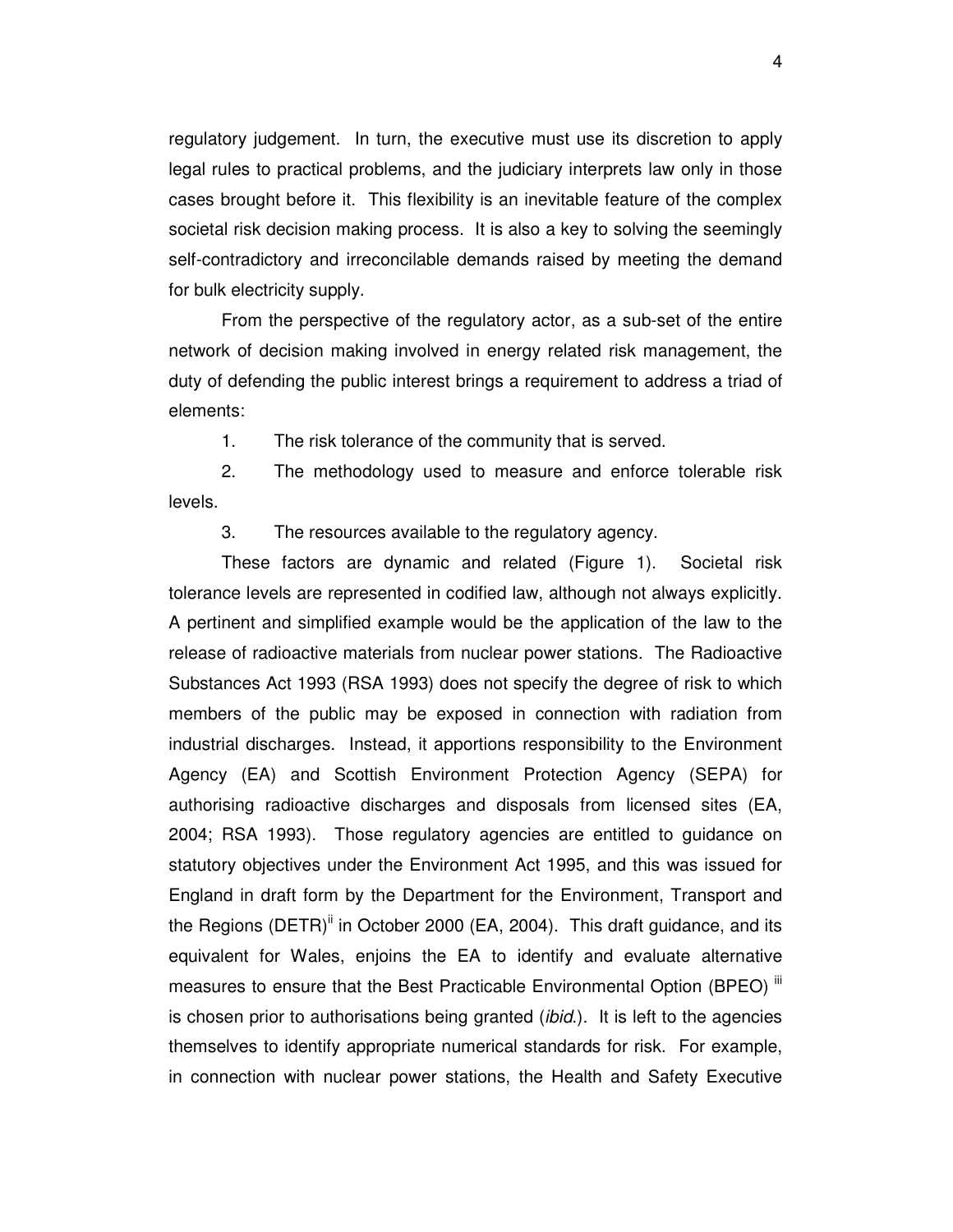(HSE) uses a process of rendering risks 'As Low As Reasonably Practicable' (ALARP) within a region of tolerability benchmarked against a limit of  $10^{-5}$  for any member of the public. This figure will be discussed further below.

Societal risk tolerance levels are also reflected in regulatory methodology and the resources necessary to bring about implementation. Regulators have a duty to interpret legislation and identify where particular development proposals and engineering designs fail to meet acceptable standards. They must also identify appropriate regulatory approaches and secure funds to meet risk tolerance expectations, knowing full well that any significant harms will reflect on their actions, as well as those of the regulated.

Following the view of industry held by Dunsire (1993), who cites the observations of Bardach and Kagan (1982) in respect of the United States, the majority of the regulation of bulk energy providers would appear to be internal. That is, it comprises professional and engineering standards that are accepted throughout a given industry or discipline and self-imposed by practitioners. This inference is supported not only by a simple comparison of the numbers of trained individuals employed by the industry against establishment levels in agencies such as the HSE's Nuclear Directorate (BE, 2007; HSE, 2007), but also the fact that the agency's own strategy is founded on principles designed to ensure that proper oversight, monitoring and audit of safety standards exist within companies (HSE, 2006). It is unrealistic to expect that external regulators will mimic all of the calculations and review every safety-critical decision made by an energy company to ensure acceptable standards. It is also unaffordable. Regulation is therefore inescapably a matter of compromise; a risk management exercise in itself.

[Figure 1 here].

An ideal world depiction of regulation would commence with a measurement of societal risk tolerance, followed by identification of the preferred methods to be applied in its achievement and thereafter a determination of the required resources to implement the programme. Such a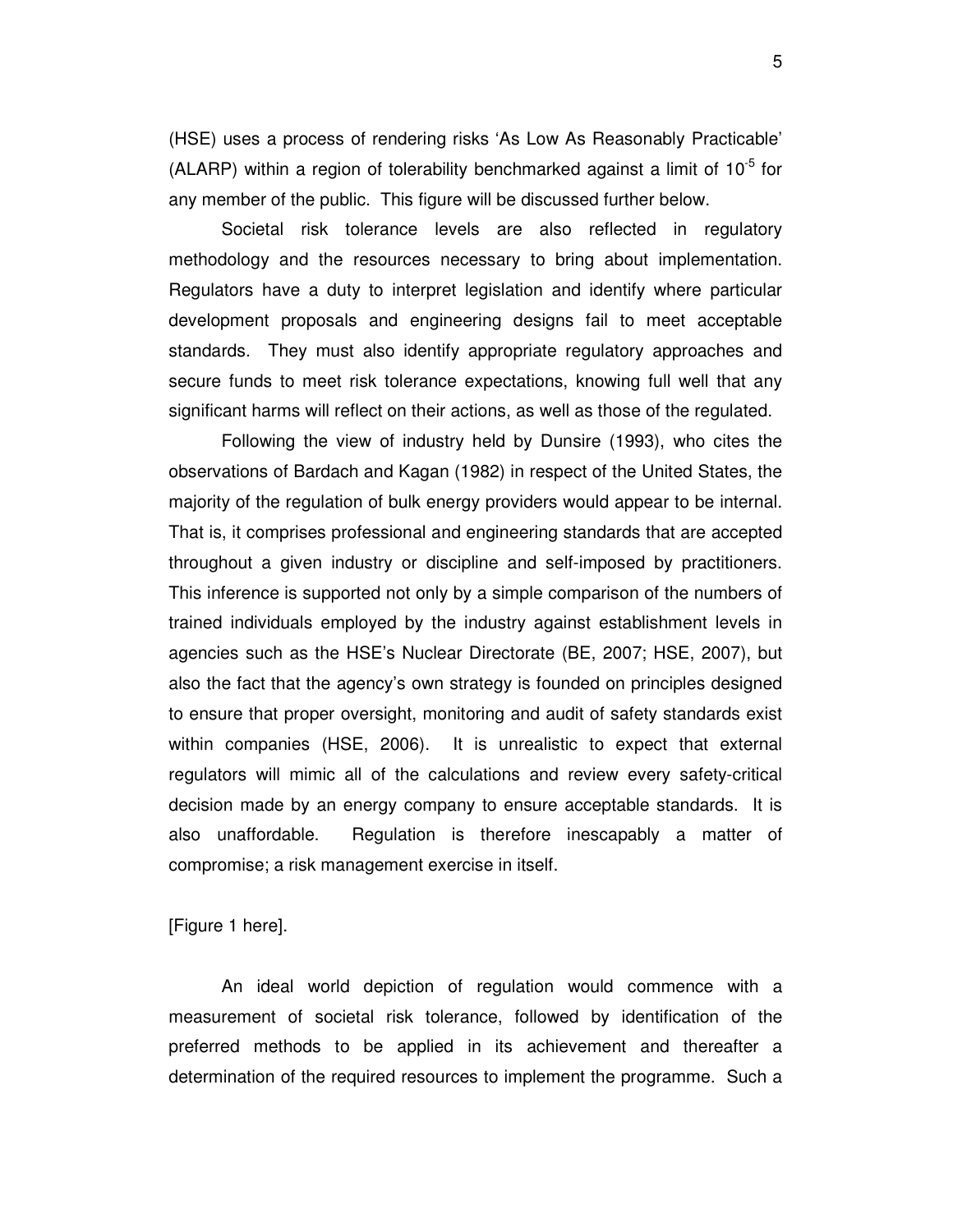linear model of regulatory practice resides firmly in the realm of the imagination. Even an iterative view of such an approach, in which the outcomes of the regulatory programme resulting from the chosen methods feed back into revised risk expectations, fails to capture the interdependence of the three elements. For this reason, Figure 1 depicts a fourth element in the centre of the triangle; the eventuation of hazards as perceived by all of the stakeholders, an element that itself affects and is affected by the other three.

While any one of the elements may be subject to unrealistic expectations, this paper particularly addresses the problem as it affects societal risk tolerance. Of course, even relatively modest risk management expectations may be impossible to meet in practice. For example, certain technologies may be ungovernable irrespective of the risk expectations or available resources, because no practical methodology exists to control them and their regulation is therefore a fruitless exercise. That would be an inference from Charles Perrow's theory of Normal Accidents, under which he includes civil nuclear power as a technology too vulnerable to unmanageable events to be tolerated (Perrow, 1984 reprinted 1999). In respect of resources, regulation can be highly specialised, and recruiting an appropriate number of regulatory staff may prove impractical even if generous funds are available. However, if tolerance levels are too demanding, no amount of funding or careful application may meet society's expectations. An example of societal intolerance of risk in relation to nuclear generation may be found in the management of radioactive waste. For over three decades, attempts to determine a solution to the problem of long-term radioactive waste management in the UK failed in the face of spirited resistance from trades unions, NGO members, local government coalitions, citizen protest movements and international protesters (CoRWM, 2006). This rejection of government and industry proposals, and by implication, their associated risk tolerance standards, emphasises the profoundly social, as well as technical aspects of the regulatory problem.

#### **3. The information deficit approach and the failure of numbers**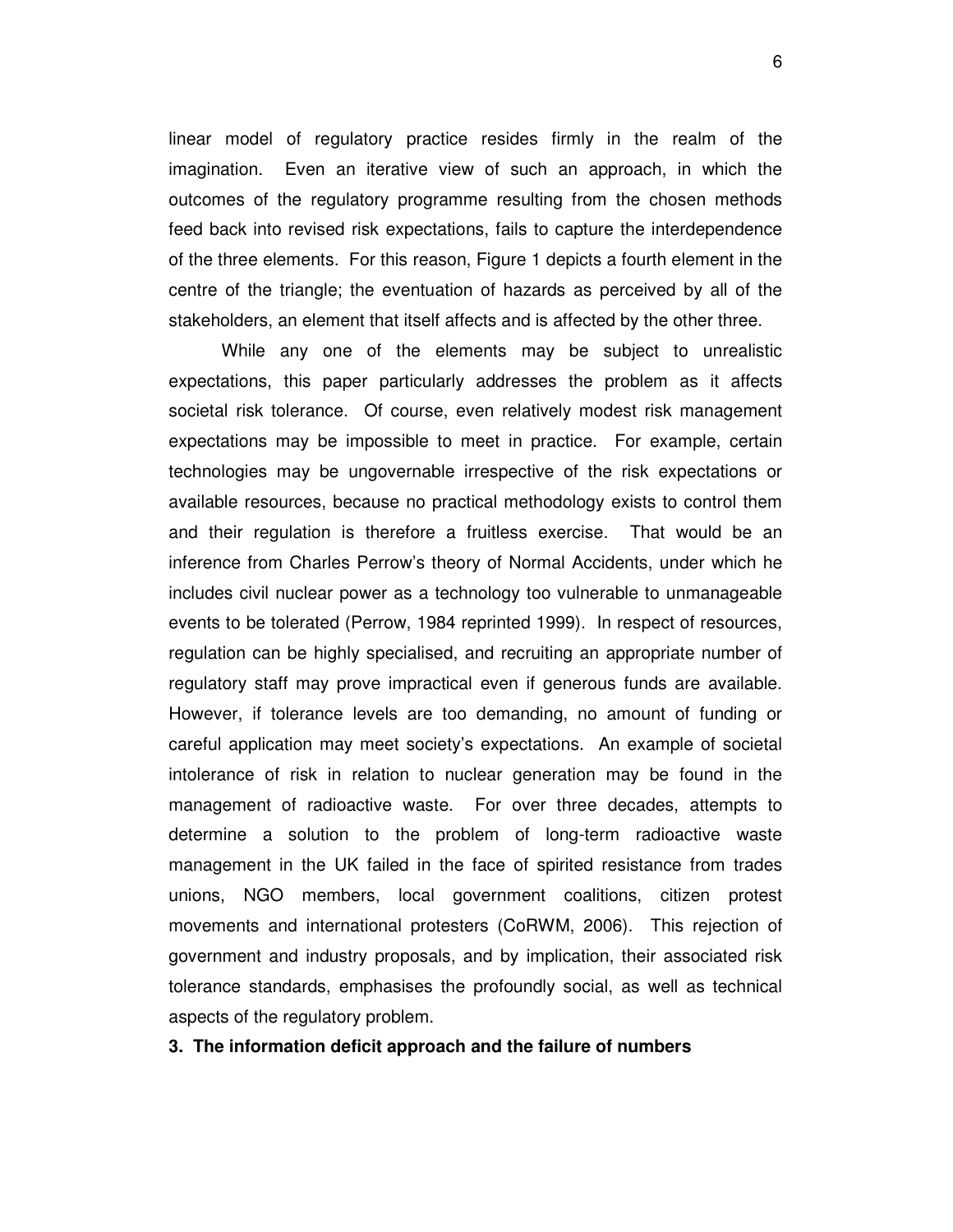Previous attempts to address this issue have focussed on altering risk tolerance in the population, attempting to align public perception of risk with that of government personnel, technical specialists and industry. This has been the "information deficit" approach (Burgess et al., 1998). It is based on a belief that a process of education will dispel fear, or at least lead to public action that meets policy objectives (Eden, 1996). It has been largely unsuccessful (McKenzie-Mohr, 2000) because the significant shortfall, particularly in respect to the dread<sup>iv</sup> risk aspects of nuclear power, has not been one of knowledge but one of trust. Since the work of Starr in the late 1960s it has been known that risk tolerance is related to factors such as the late eventuation of hazards, their catastrophic potential, whether their risks are voluntarily assumed, and the extent to which such risks are equally distributed. As Dobson (1998) reminds us, in risk distribution, we must seek equity in the attribution of not only the benefits of a project or service but also its risks, since when we distribute the advantages, the hazards inevitably follow.

The distribution of hazards is of particular note in this paper. Sandman (1993) goes so far as to define risk (R) as a function of hazard (H) and something he terms 'outrage' (O):

$$
R = f(H, O)
$$

(Sandman, 1993) $<sup>v</sup>$ </sup>

Sandman's concept of outrage incorporates all of those factors that determine how the public usually assess risk; namely whether a risk is coerced, natural, familiar, memorable, dreaded, catastrophic, knowable, morally relevant, fairly distributed, and under the control of the potentially injured party (Sandman, 1993). Critically, Sandman also includes within the outrage factor whether the potentially injured party finds the administrative process responsive and trusts those involved *(ibid.)*.

Cohn's (1997) study of the societal factors underlying the development of the United States nuclear power programme in the 1950s and 1960s includes the faith citizens had in the capacity of technology to solve their problems, and in their leaders. Such belief has now dimmed both in North America and Europe. Numerical estimates of risk for comparative sources of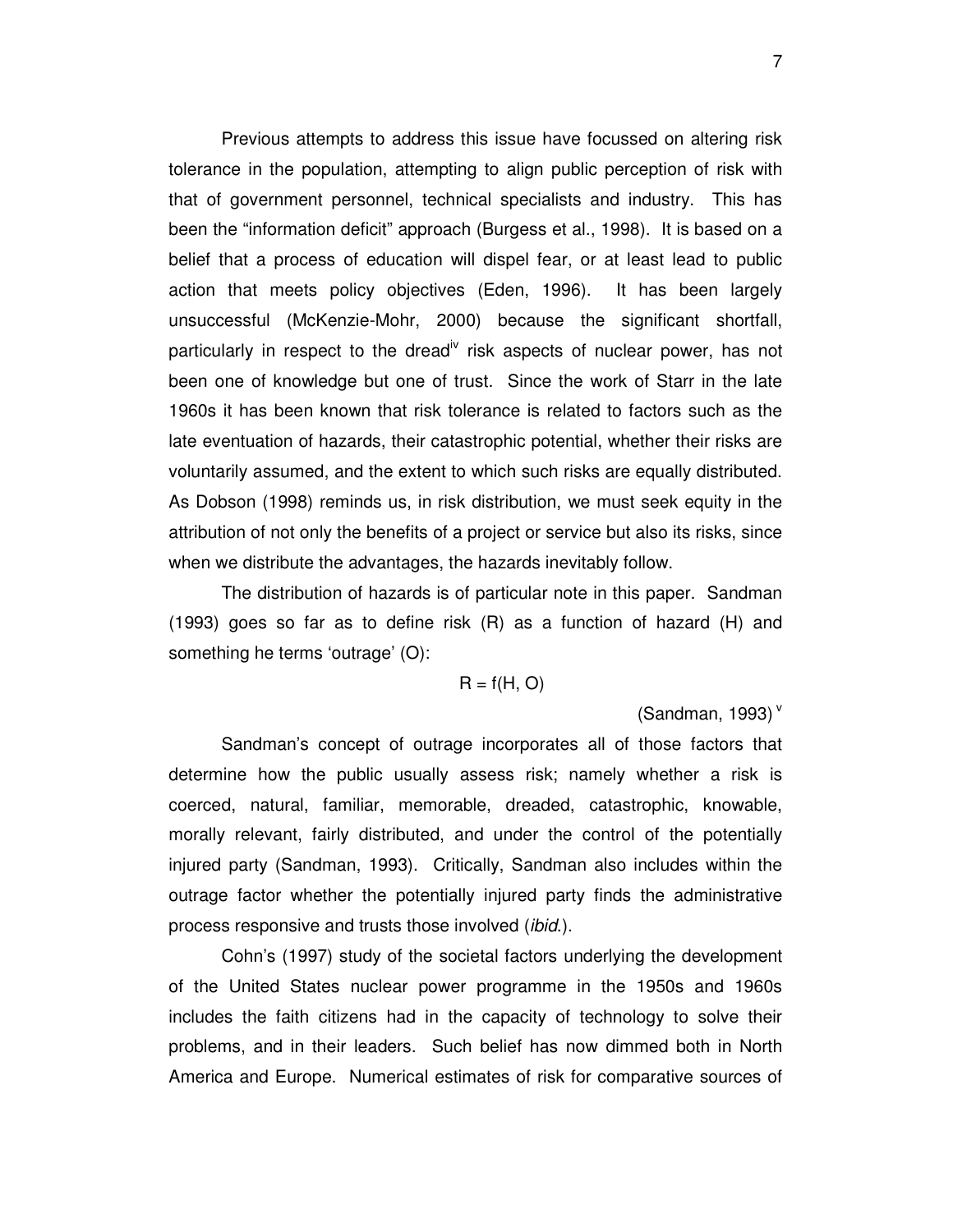bulk electrical power, such as those of Fremlin (1989), conspicuously favour nuclear power as a safe method of generation. Nuclear power also offers a means of mitigating carbon emissions to a level that rivals renewable energy sources (POST, 2006). However, numerical argument has proven inadequate to the task of convincing the public, and in particular those non-governmental groups who lead opinion, that nuclear powered electricity generation is a tolerable risk. The result has been that political and legal opposition has thwarted nuclear programme plans in the UK for some time.

As a concept, trust deficit may also be expanded to include the relations between industry and the government. Venture capital for new-build energy plant is unlikely to be forthcoming if changes to regulatory standards cannot be predicted with any certainty during the initial investment period. The application of safety regulations, and the timescale of the regulatory process, have potential impacts to the regulated population that may be equally severe as the imposition of imprecise or excessively demanding engineering standards. Regulatory actors cannot therefore discharge their duty by simply determining some compromise level of tolerable risk that balances diverse numerical risk levels.

Given the need to reflect the broad range of societal risk tolerance levels in the regulation of civil nuclear power, and the failure in matching diverse tolerance standards by redressing the "information gap" in a process of education, the apparent shortfall in trust and its influence on the perceptions and motivation of different stakeholders would appear to be a way ahead. In establishing or preserving trust, a pivotal factor is justice.

#### **4. The trust gap and justice**

If we take trust to be confidence in a quality of some person or other stakeholder, then in risk management that confidence needs to be in their just behaviour if trust is to be established or preserved. To retain legitimacy, any government, and its servants, must act with justice. In this context it is worth noting Adam Smith's second duty of sovereigns, which is "protecting, as far as possible, every member of the society from the injustice or oppression of every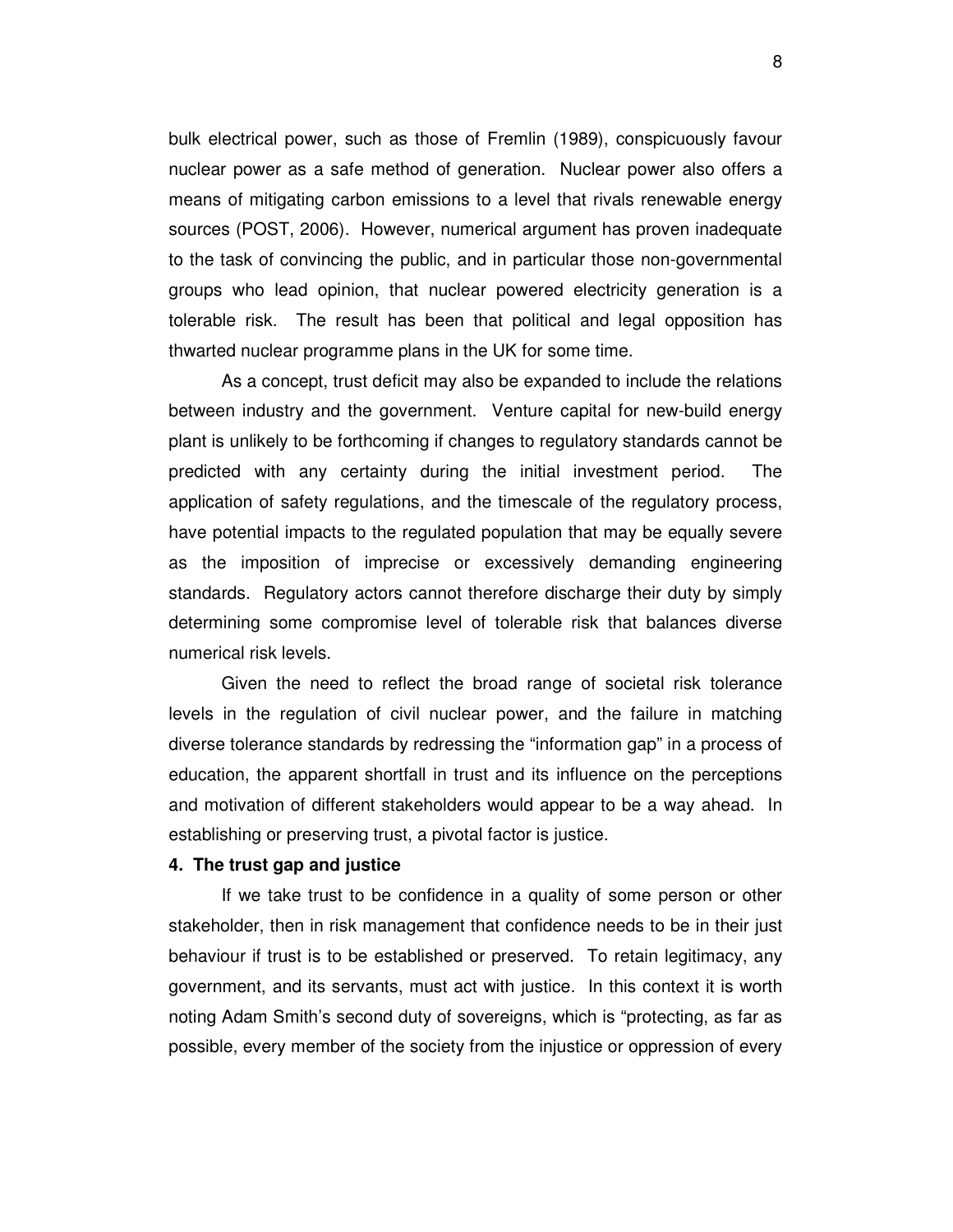other member of it" (Smith, 1776), which neatly intertwines the duties of risk management and justice in governance.

In the case of the regulation of bulk energy production, whether the information deficit model is representative or not appears to be irrelevant, as there can be no sound basis for risk governance without exemplary justice – particularly when dread risks are involved. Regulatory actors may pride themselves in being above politics and necessarily divorced from their political masters, yet regulators' legitimacy stems not only from their appointment but also their behaviour. In order to retain legitimacy and credibility, their decisions must not only reflect the risk tolerance of the community they serve, but earn and retain its trust by embodying popular conceptions of justice. Without legitimacy, the right of regulatory actors to exercise legal sanction is theoretical at best. By the exercise of exemplary justice within the discretionary boundaries of legal constraints, regulatory actors have the opportunity to maintain the essential contract of trust between government and the governed. If regulation is perceived to fail in being conducted with justice and thereby loses popular trust, members of the community may seek other means of mitigating their risk. For example, they may turn to direct action to impede operations they regard as hazardous.

Although the concept of justice has been approached from a number of perspectives, within this paper it will be regarded as having two related elements – distributive and retributive. In this regard, the argument follows the distinction identified by Campbell (1988), following Aristotle, between distributive justice and commutative justice. Aspects of restorative justice are subsumed within the retributive domain.

In respect of the provision of bulk electrical power, the distributive aspects of justice have to do with ensuring that not only are the benefits of electricity equally apportioned, but also the risks associated with its generation. The retributive aspect has to do with providing an assurance that where harms have been visited on human beings or the environment as the result of malfaisant, negligent or reckless decisions in power generation, those responsible will be held to account. Both aspects of justice are involved in the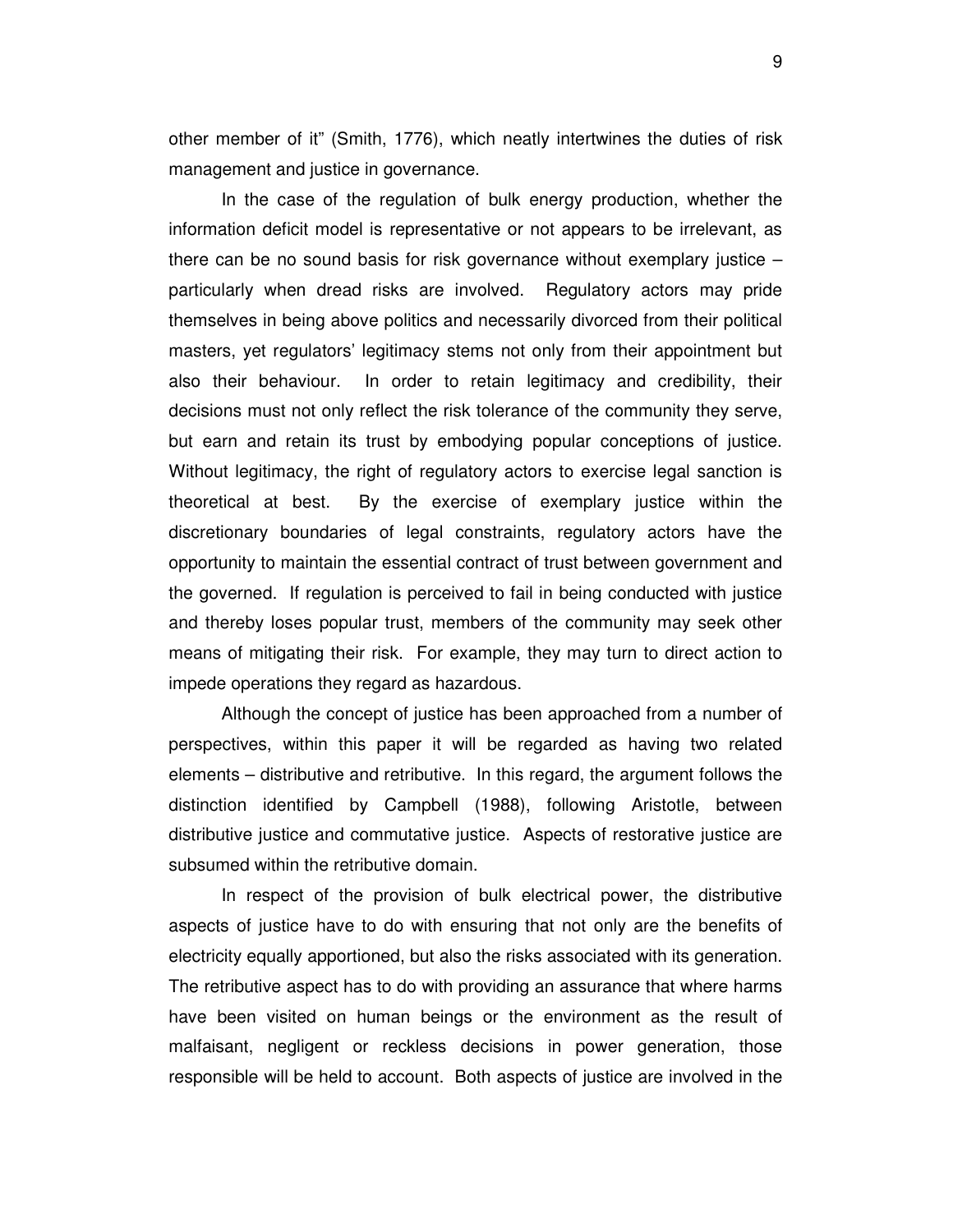proper governance of environmental risk in society, and both are likely to influence risk tolerance.

#### **5. Distributive justice and environmental risk**

Whatever the mathematical niceties of risk measurement and comparison, risk tolerability is critically influenced by a number of factors that are more readily addressed by negotiation than calculation. The process of risk apportionment has complex effects in relation to risk tolerability. In particular, the degree of dread and the imposition of a risk are factors that are likely to attract lower societal risk tolerance levels and demands for greater commensurate scrutiny from regulators. As Focht and Trachtenberg (2005) note, individuals are more content to leave their interests in the hands of policy officials when they feel that those interests are being properly represented. If some stakeholders do not believe that regulators are taking the care they feel necessary, then those who feel endangered will seek closer participation (*ibid.*) in the decision process. Their level of engagement may extent to adopting alternative strategies to protect themselves. Where stakeholders' frames of reference are conditioned by comparisons between how they are treated and the treatment of others, a regulatory system that distributes risks and benefits in a broadly equivalent and just manner, is more likely to encourage citizens to trust their interests to the hands of government.

Clearly, this decision applies at multiple levels. At the level of strategic choice, the Government needs to determine as a matter of policy whether a new build nuclear power programme will be the means of addressing the forthcoming power supply shortfall. The current consultation process (DTI, 2007 a, 2007 b) is an aspect of informing that choice and balancing the inherent benefits and risks for the population as a whole. At the level of policy implementation, which is the level of interest to the regulators, the choices concern reactor design approval, site selection and the audit of plant operations.

However, what is to be the yardstick of this equable distribution? There is an inherent difficulty in attempting to render the exercise one of engineering. Starr's 1969 findings determined the general disparity between the tolerability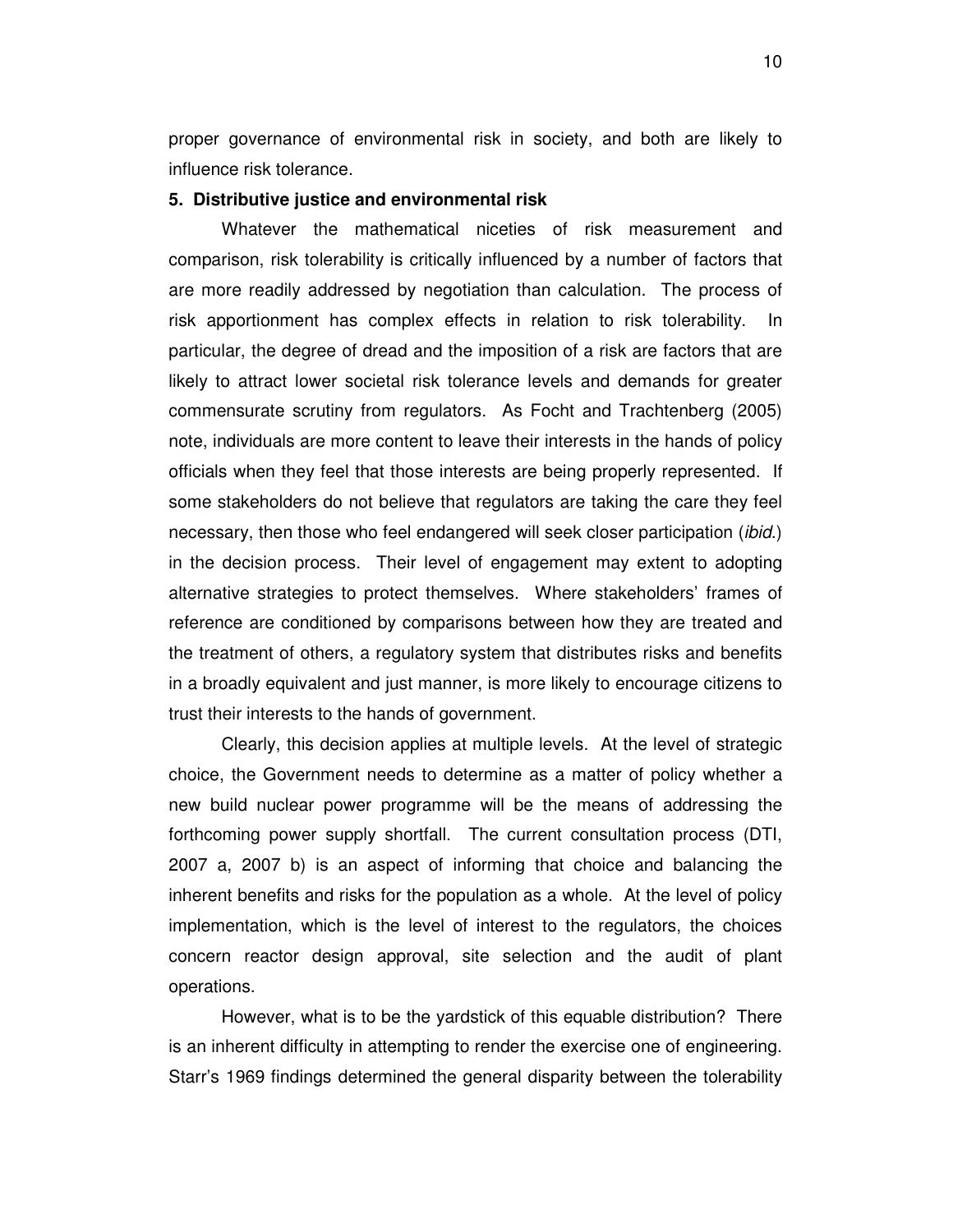levels of voluntary and involuntary risk as some three orders of magnitude. That is, in general the public will tolerate probability levels for imposed risks that are a thousand times lower than those that are voluntarily assumed. Starr's findings readily explain that which governments find frustrating and incomprehensible; people will happily smoke, and drive while not wearing their seatbelts because they are voluntarily undertaking activities from which they derive immediate benefit. By contrast, they may well be affronted by the imposition of a power station in their locality with a vanishingly small likelihood of a catastrophic accident.

This leaves the regulator as an adherent of scientific principles with a significant challenge. Subtracting three orders of magnitude from a starting point risk level equivalent to the maximum permissible occupational exposure for an industrial worker, the numbers rapidly descend to the point where they verge on the empirically unverifiable. The maximum permissible occupational risk exposure for an industrial worker in the United Kingdom is  $10^{-3}$  per annum (HSE, 1988 revised 1992). That is, one chance in a thousand during a period of one year that an individual will suffer a fatal injury of any sort as a direct result of their employment. Of course, reducing such a level by three orders of magnitude to one chance in a million  $(10^{-6})$  of suffering a fatal injury during a one year period does not mean that  $10^{-6}$  is a mathematically meaningless concept. However, very small probability numbers may defy the potential for refutation if experiments to test numerical assertions are of unrealistic duration; and if an assertion may not be tested, at least in principle, it cannot claim a sound scientific basis <sup>vi</sup>.

In practice, maximum tolerable public exposure levels are mandated by government on the basis of scientific guidance, and in the United Kingdom the HSE promulgates a bench mark level for new nuclear power stations of  $10^{-5}$ per annum for an individual member of the public (HSE, 1988 revised 1992), a figure derived from Barnes' (1990) report on the Hinkley Point 'C' enquiry. Although the HSE (1988 revised 1992) reasoning induced that for any industry the upper maximum occupational exposure was  $10^{-3}$  per annum, and the maximum for any member of the public could be no higher than an order of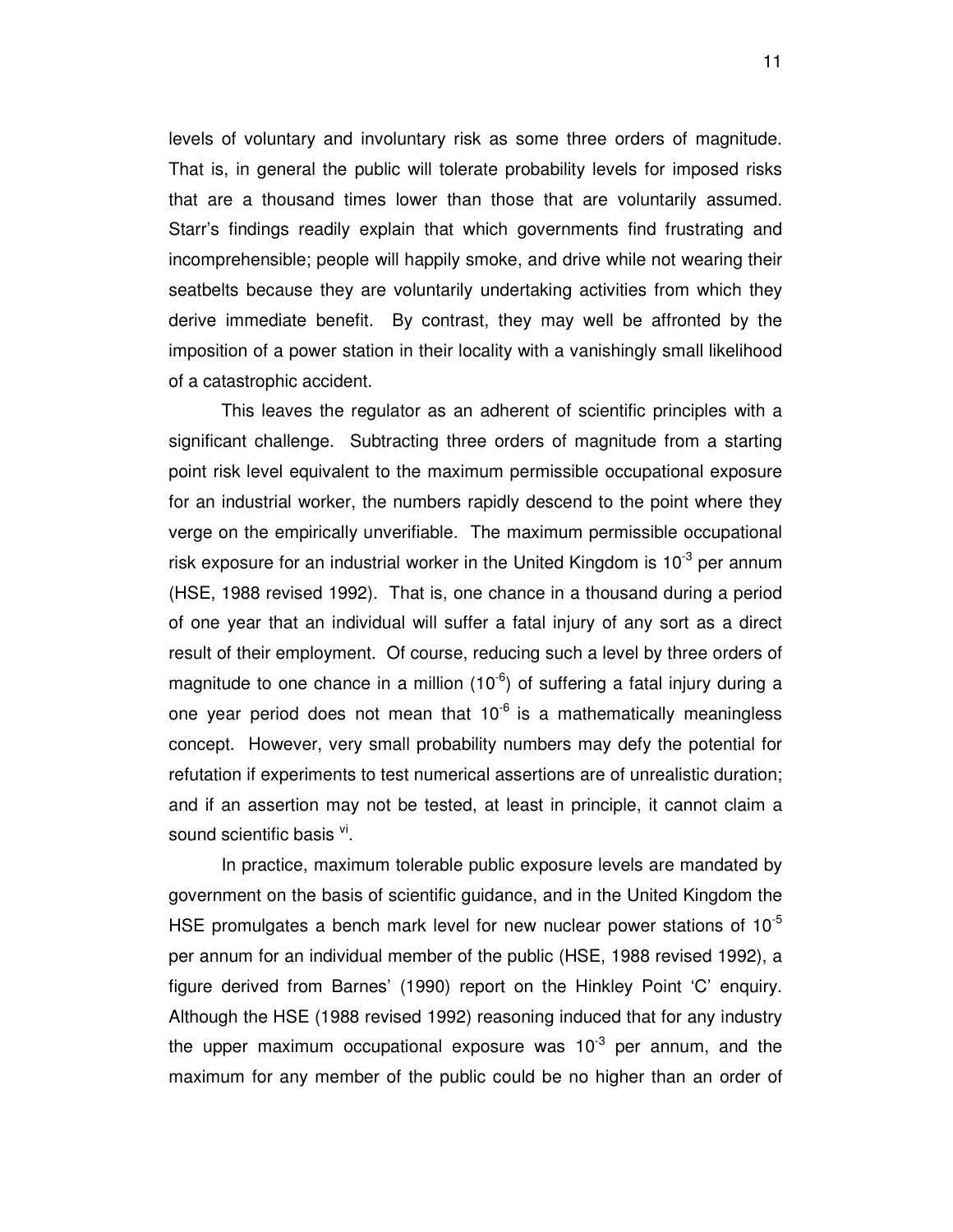magnitude less  $(10^{-4})$ , they conceded Barnes' (1990) proposal of  $10^{-5}$ . An annual risk of  $10^{-5}$  is just short of three orders of magnitude lower than the average figure for death by cancer (HSE, 1988 revised 1992 and sources therein), and therefore roughly accords with Starr's (1969) observation regarding involuntary risk, and also his finding that the public tend to measure risk by comparison with death by natural causes. However, while application of the ALARP (As Low As Reasonably Practicable) principle may reduce the actual exposure of members of the public to  $10^{-6}$  or less (HSE, 1988 revised 1992), proving that such levels have been achieved is another matter.

Attempts are made by a number of countries to incorporate risk aversion directly into regulatory practice by the inclusion of differential risk aversion (DRA) factors into risk tolerability calculations using various formulae (Nordland, 1999). These account for factors such as dread, and lack of victim control of a process, and adjust risk tolerability in inverse proportion to casualty numbers using a linear or exponential function *(ibid.)*. However, applying a term for dread into an equation to reduce numerical risk exposure does not necessarily incorporate the complexity of factors that condition risk tolerance. In particular, it neglects the critical relationship between risk and benefit, detailed consideration of which stakeholders are to receive which risks and which benefits, and above all, for how long.

Two further aspects that impede the treatment of this problem as an exercise in mathematics reside in the human realm. Serious accidents, that is, those that result in permanently disabling or fatal injury, and catastrophic accidents, which are those resulting in a hundred fatalities or more in a single event, may evidence poor, reckless, or negligent human behaviour (Perrow, 1999). However, as Charles Perrow (1999) notes, catastrophes are rare events not because human beings make infrequent errors, but because the eventuation of a catastrophe often requires the combination of a number of factors. Such a combination determines the number of unprotected individuals who will be enveloped by an efflux cloud from an industrial site while it is still in toxic concentration. In the case of an industrial accident, the circumstances critically effecting casualty numbers may include wind speed and direction,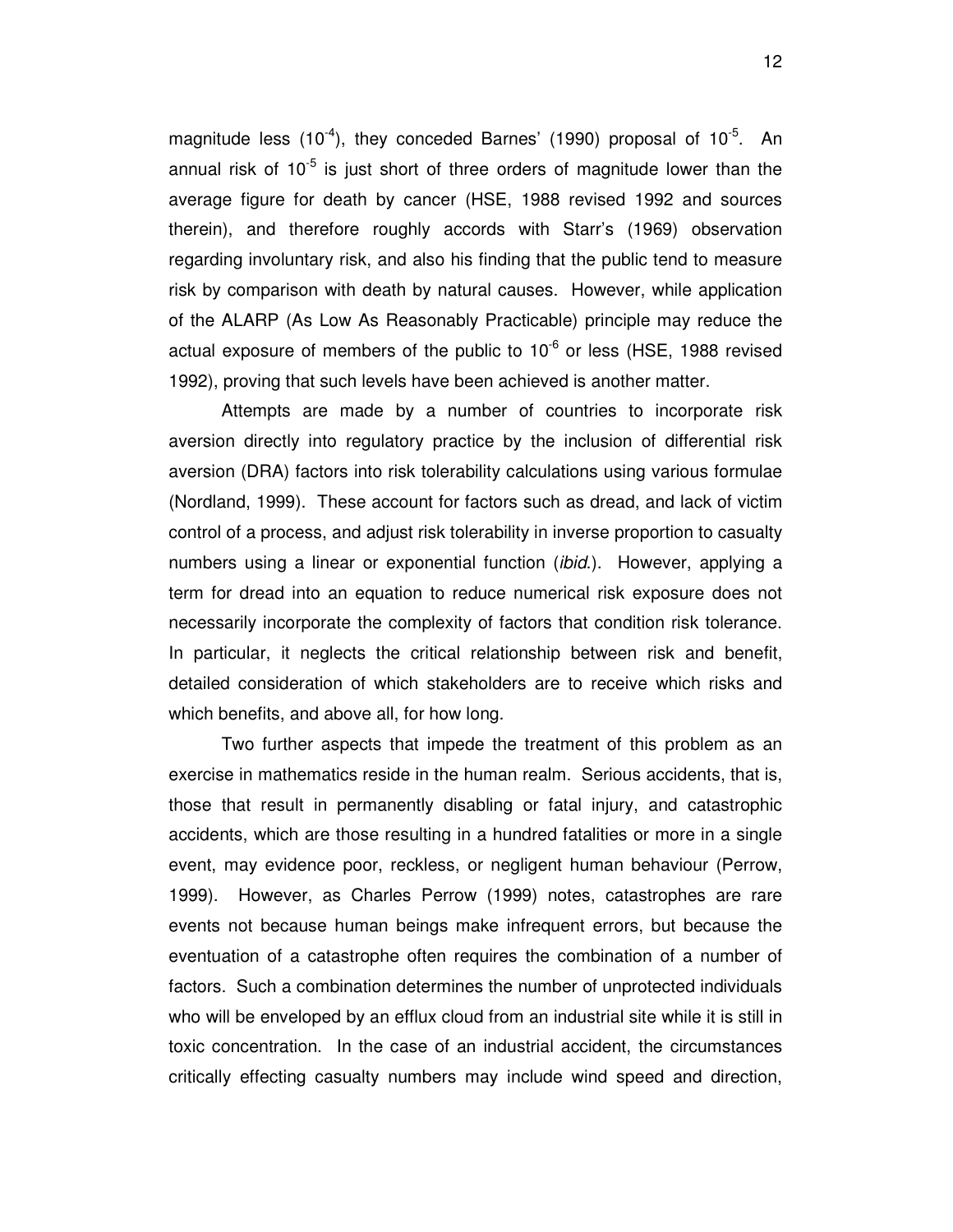since these determine the drift of toxic clouds; warning system failure, the proximity of mass human habitation, and the time of the accident, because the location of potential casualties changes during the course of a given day (*ibid.*). Since the coincidence of accidents and the combinations of factors that engender numerous casualties occurs rarely, the population is shielded from multiple fatalities not so much by the mathematics of sound engineering, but by the mathematics of chance events *(ibid.)*. Human beings managing potentially harmful processes may fail frequently, but for their failures to prove catastrophic rather than fatal for a few individuals, those failures have to be accompanied by a rare set of conditions (ibid.). This is disconcerting, given the relatively modest understanding of human error as a set of probabilistic functions.

The second factor that tends to defeat the mathematical treatment of risk where human beings are involved concerns malicious behaviour. One of the key objections to nuclear newbuild concerns the potential for such plant to become the focus of terrorist attack (Greenpeace, 2006). Safety analyses for nuclear installations have been undertaken, but insufficient information exists from which to draw firm conclusions on the likelihood and outcomes of such an attack (POST, 2004). The problem is a familiar aspect of defence policy; it cannot be known with certainty who the enemies of the future will be and this complicates planning. The British were taken by surprise by the Falklands invasion of 1982, despite the intelligence indications that were available. The probabilities of attacks on installations fluctuate with the political tides, and the best that can be done is to either eliminate hazards or concentrate on mitigating impacts.

#### **6. Time as a measure of risk**

Since mathematical approaches to risk management and regulation have significant inherent flaws, the options are to either continue with current regulatory strategies or pursue new approaches. We can accept our present system as imperfect but not worth altering, perhaps in the hope that the lessons of the past have all been some historical aberration, or because we fear regulatory innovation. Alternatively, society may seek to improve and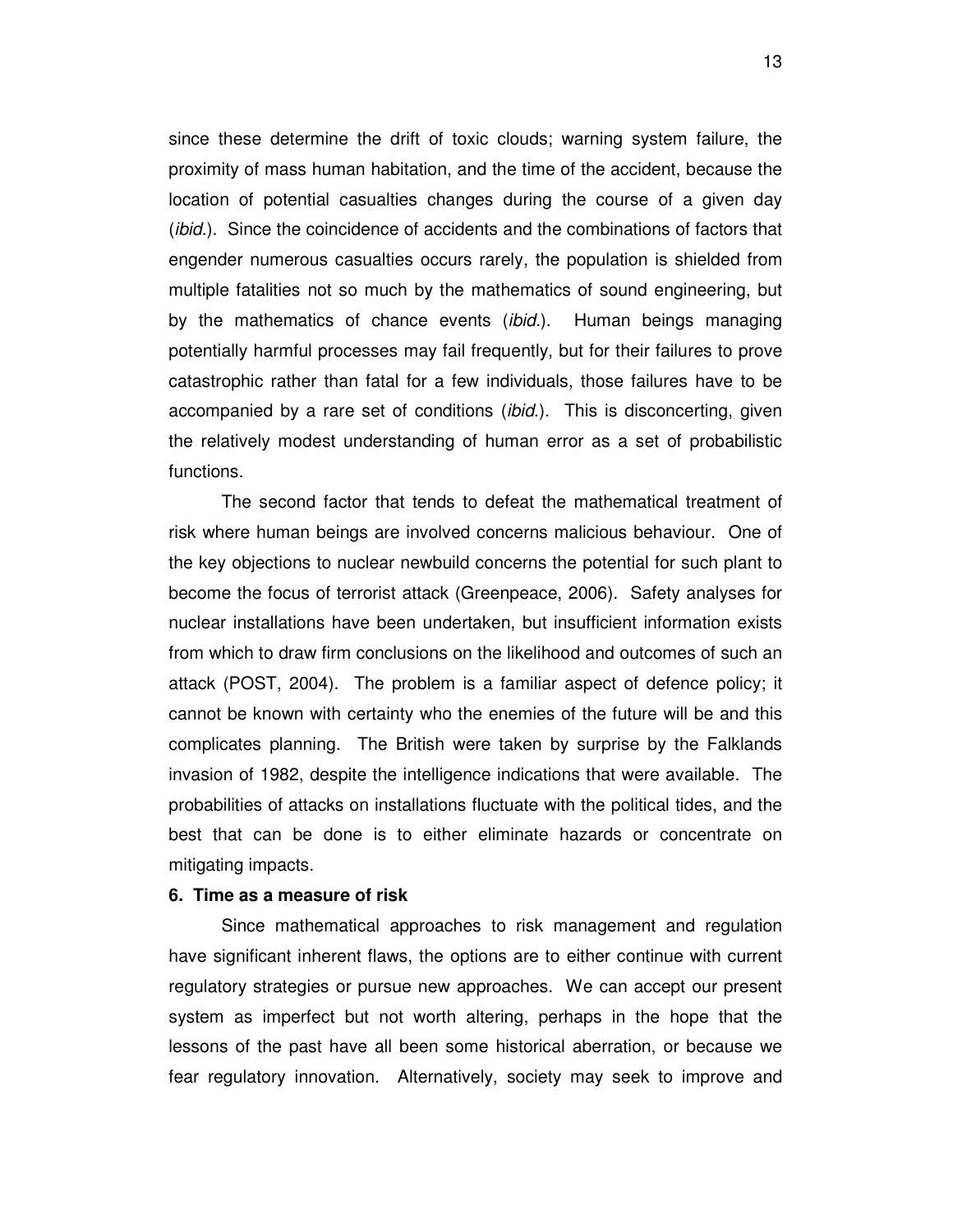develop its regulatory methods and perhaps gain regulatory efficiency and decision quality.

For a regulatory system to be run with exemplary justice there will need to be some system of measurement, even if the engineering mathematics is not compelling. There will need to be some yardstick of distribution or basis by which the apportionment of risks and benefits can be compared. Perhaps the most just measure for such risk distribution is time. The duration of exposure of a risk or the duration of a benefit is a factor that has long been considered in determining equality. Kenneth Arrow, whose celebrated work on the impossibility of aggregating individual preferences into societal choices earned him an enduring place in economics, alludes to the use of time as a measure of distribution in relation to the human life span (Arrow, 1951). A modern implementation of such an idea is the Quality Adjusted Life Year or QALY, which has been used within the UK health service as a means of determining the potential benefit that given expenditures may bring to a specific cohort of the patient population (Phillips and Thompson, 2001).

The QALY system assumes that a year lived in perfect health has a value of one (Phillips and Thompson, 2001). A set of parameters such as the degree of mobility an individual has, or the degree of pain they endure on a daily basis degrades that figure, and by multiplying the "quality adjusted" number for one year by the number of years a patient is expected to survive, a number of full value equivalent years can be derived *(ibid.)*. The anticipated benefit of an intervention may raise the quality value of each year, increase the number of years remaining to a patient, or both (ibid.). By this means, the cost-benefit of treatments for entirely different cases can be assessed with some equity *(ibid.)*. Although subjective *(ibid.)*, the system is relatively simple.

A similar approach to cost-benefit is taken by Thomas, Stupples and Alghaffar (2006 a, 2006 b) using a technique founded on 'J-values', where J refers to 'judgement'. A J-value is a mathematical correlation of average life expectancy, average income, and fraction of time spent in work, against expenditure on safety investments (Thomas et al., 2006 a, 2006 b). Although recommended by its authors as a common yardstick for the measurement of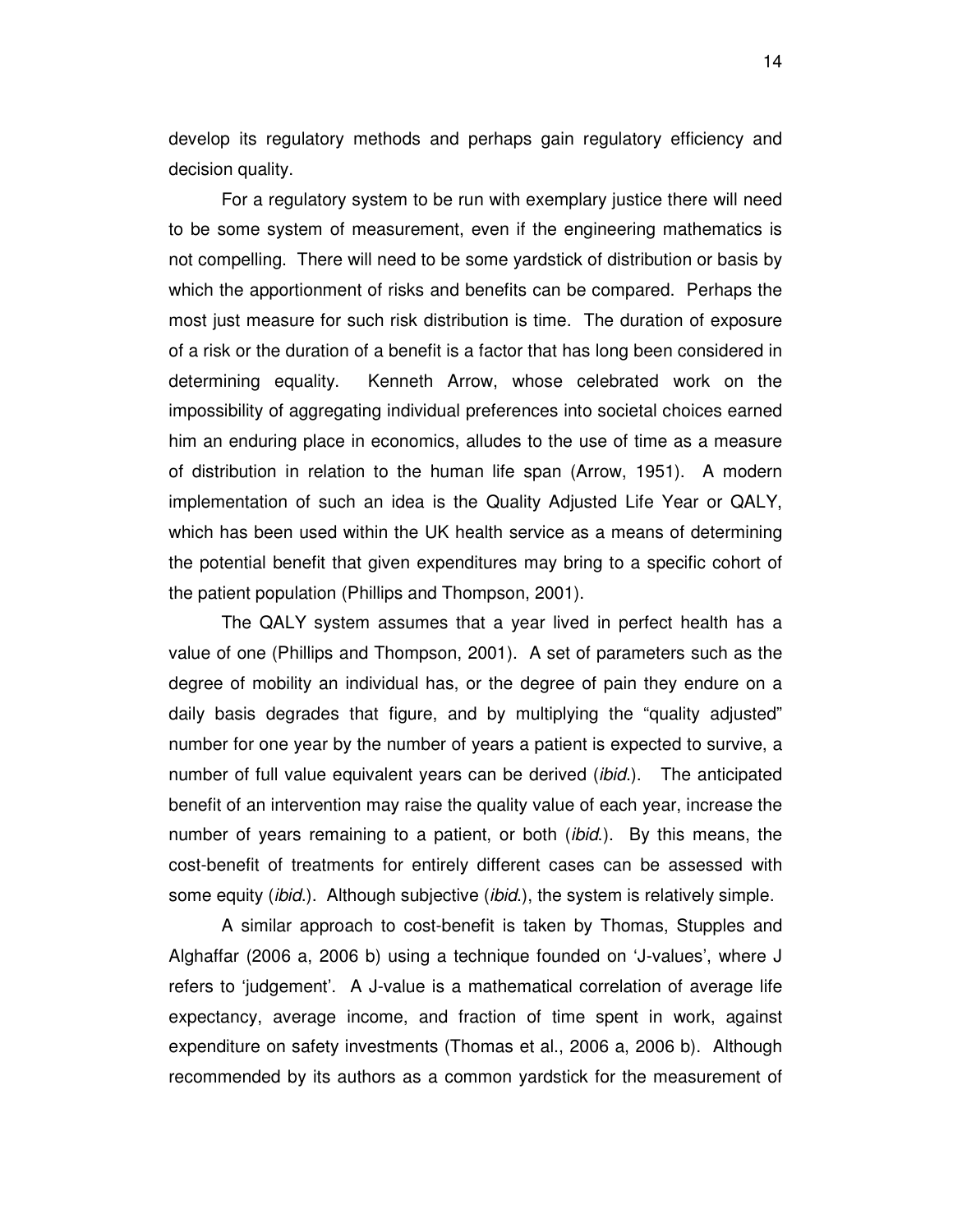proposed safety expenditure across different sectors, J-value analysis rests on a number of assumptions<sup>vii</sup> (Thomas et al., 2006 a, 2006 b). However, it does emphasise the significance of time in the evaluation of risk to a given population (Thomas et al., 2006 a, 2006 b).

Using time as a yardstick in the distribution of benefit and risk enables the duration of those outcomes to be compared on a more readily measured basis. This has a particular relevance when comparing the apportionment between different stakeholder groups. Perhaps more important, it renders obvious one of the most striking issues in decision-making for major projects associated with social welfare, and that is the very different time horizons and time pressures the different stakeholders may have. Bulk energy production is a typical example of such a problem.

The application of such a system involves a searching and transparent attribution of benefits and risks to determine for any given generation plant; "qui bono?" Commentators such as Nordland (1999) have proposed equations that attempt to relate risk tolerability to benefit, and incorporate some aspects of time into the algebra. However, what is proposed here, although by no means a simple task, is the identification of the various risks and benefits for each major stakeholder group associated with a prospective power installation, to ensure both that the tyranny of the majority does not operate without some reasonable compensation, and that long term projects are planned from the onset in their entirety, despite political expediency and market imperatives. Such a process might include the use of a form of bar chart to ease the comparison of risk and benefit for each stakeholder, identifying the magnitude of risk and benefit against their respective durations (Ash, 2007). The disparate time horizons of stakeholders may have significant influence on their risk tolerability (*ibid*.).

#### [Figure 2 here]

 Figure 2 depicts a specimen bar chart for a prospective power generation plant. The symbols are chosen to ensure that risks and benefits are represented both in intensity and duration. Risks may be to life or financial, and while in this diagram they are combined, it is not essential and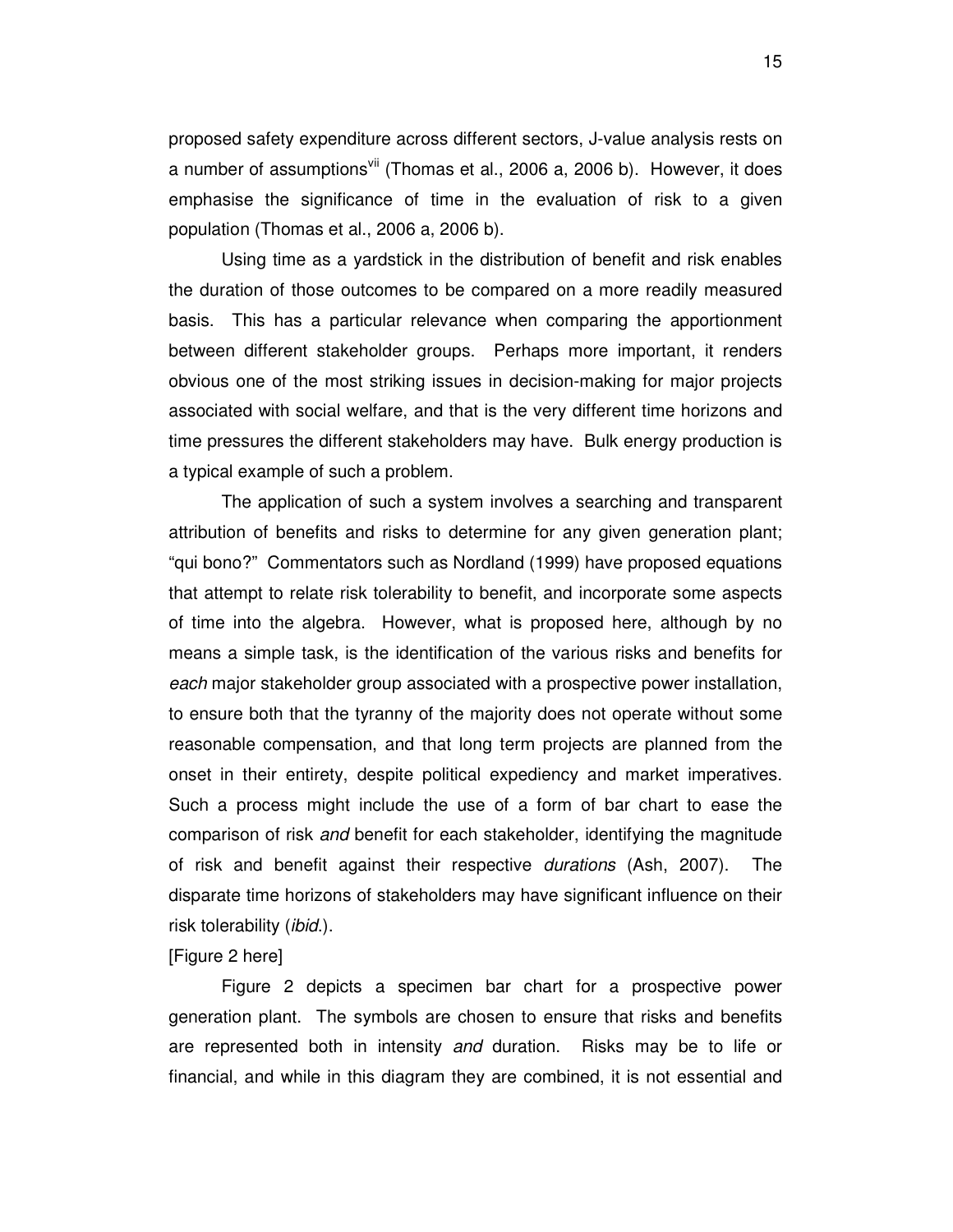has been done to simplify the image. It will be noted in this case that the majority of the risk to the commercial stakeholders resides in the development phase of the project; uncertainty regarding design changes mandated by regulation. The regulatory stakeholder risk consists to a great extent in occupational exposures to personnel during audit and enforcement activities. The government gains tax revenues during the operation of the plant, but both commercial and government stakeholders are liable for costs resulting from accidents and decommissioning. Local inhabitants and the general public are subject to risk exposure for extended periods of time. An arguable benefit may be had by local inhabitants in employment, and by the general public in the availability of power. The NGO cohort is by no means monolithic in its views and is taken here to be those organisations resisting the project. They are at risk when campaigning against the project as they may lose the opportunity cost of their involvement, but may potentially gain some income from publicity during the project's life. Such a diagram is a potential vehicle for the public consideration of relative risks and benefits. Thus, the details of the depiction would be debated with the merits of each prospective project.

The failure in the past to consider in an explicit and transparent manner the recipients of potential risk and benefit has characterised bulk energy supply in the United Kingdom. Regulatory myopia is becoming increasing difficult to practice, but a process of risk allocation that is both transparent and explicitly time-sensitive may avert the administrative stalemate that has characterised the UK nuclear programme, and spectacles such as the recent defeat of the DTI's energy paper consultation in the High Court by Greenpeace (Greenpeace –v- Secretary of State for Trade and Industry, 2007) (CORWM, 2006). In contentious issues, decision-making benefits from openness, and much has been achieved by the deliberative approach adopted by the Committee on Radioactive Waste Management (CORWM). Interestingly, one of the key elements that drove CORWM's recommendation for long term waste disposal was the risk of losing institutional control (CORWM, 2006); empires tend to endure for centuries, but some radioactive emitters have half-lives measured in millennia. CORWM's decision process and concern with risk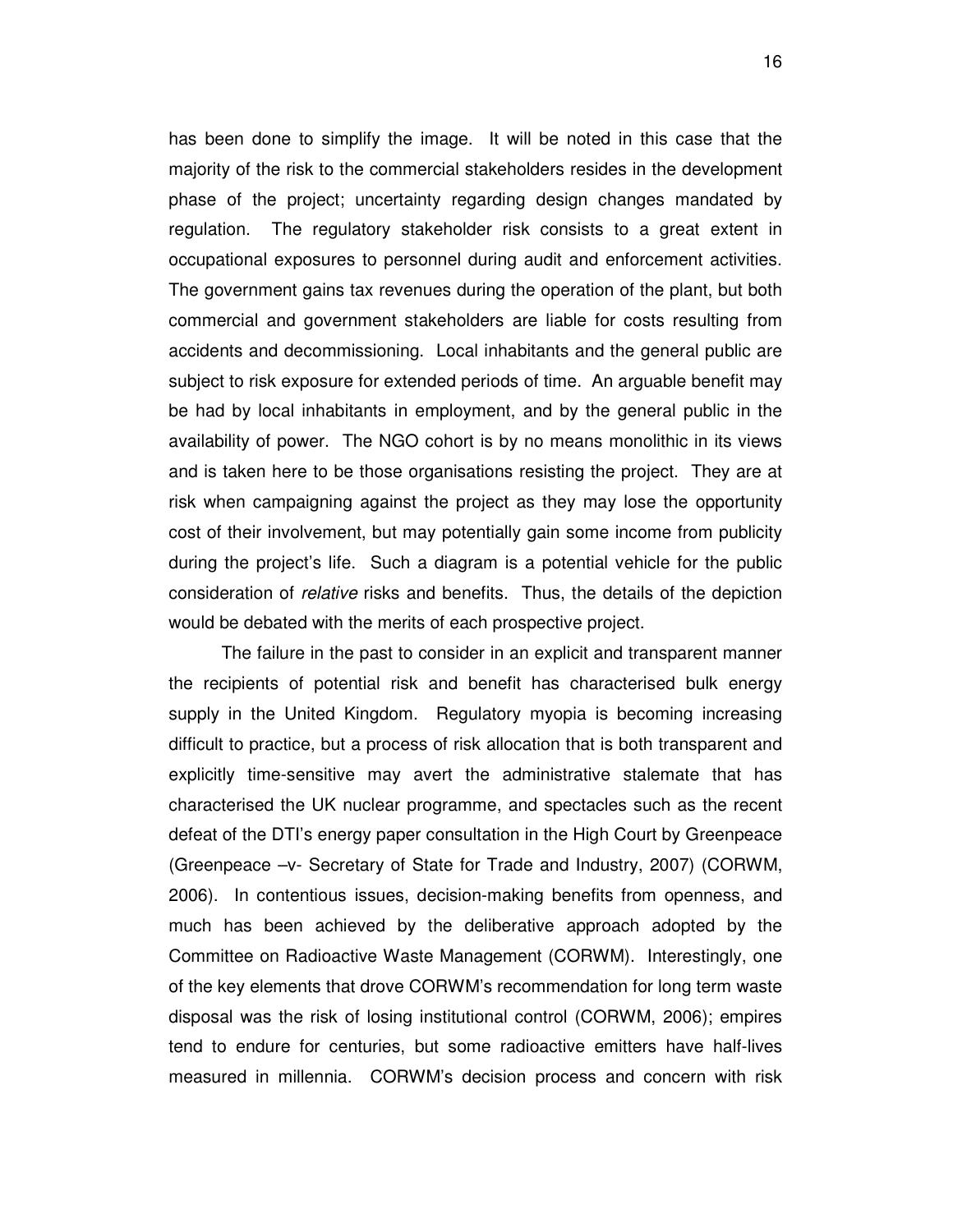management over long periods has an interesting parallel in the proposals of Thomas Sebeok (1984). Sebeok was engaged to examine means of alerting future generations that radioactive waste repositories would be hazardous to interfere with (*ibid*). Concluding that no infallible means of communication would survive the 10,000 year period needed to accommodate radionuclide half-lives, Sebeok proposed that an 'atomic priesthood' could be established to periodically re-encode the warnings (ibid).

#### **7. The role of retributive justice in building trust**

The retributive aspect of justice is one that has always been contentious. It may be argued that punishment acts as a deterrent and brings an increased likelihood of conformity with desired behaviour, but societal aims in this case have more to do with the elimination of negligent or reckless behaviour than with the malicious. Moreover, considering Perrow's arguments, for some processes, no amount of deterrence may avert catastrophe, and the best that can be done is to avoid certain activities altogether (Perrow, 1984 reprinted 1999). In the domain of the regulation of bulk civil energy supply which is the context of this paper, it is of note that Perrow identifies nuclear power as an activity to be avoided *(ibid.)*. His argument concludes that certain activities are in critical respects ungovernable as no group of managers or system operators can be expected to keep them permanently under the necessary control (ibid.)  $\frac{v}{w}$ . The logical extension of this view is that for some bulk energy supply processes, specifically nuclear generation, no regulatory system will bring acceptable risk governance. Moreover, believing thoroughness and care to be no safeguard against catastrophe and blame, it is likely that in the face of an aggressive regulatory strategy, senior managers will simply avoid particular process areas and sites – perhaps those most in need of professional management. Thus, deterrence may have the effect of conditioning a societal benefit in that ungovernably risky processes are shunned for want of management, but by the same token, too aggressive a system of regulation may inhibit the recruitment of capable managers for the unavoidable task of addressing legacy waste and site contamination.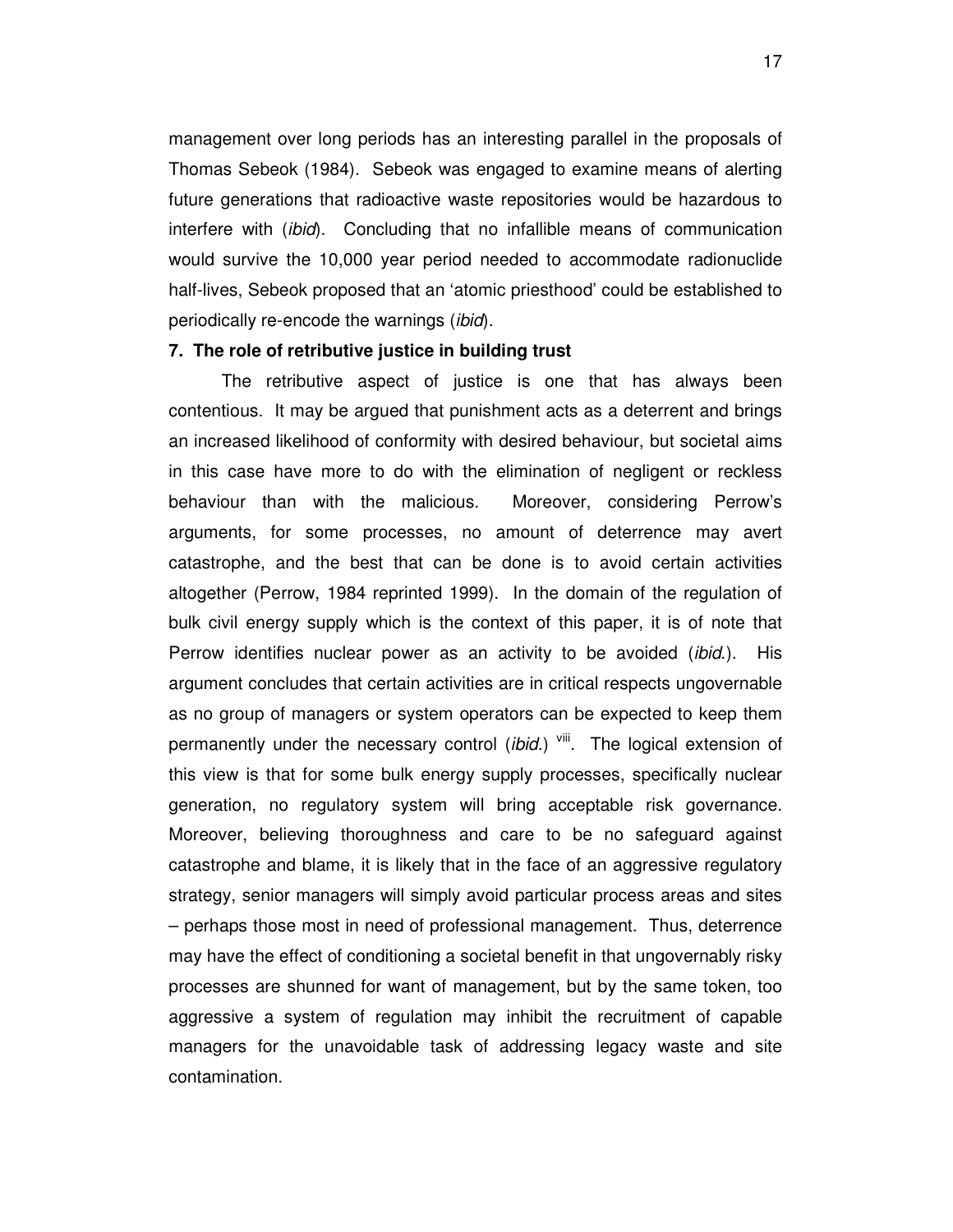The riposte to Perrow's argument was led by Karl Weick (1987), who was curious to determine why complex activities with tightly bound process elements and potentially catastrophic outcomes did not in practice seem to eventuate as predictably as Perrow's work would seem to suggest. Perrow's thesis holds that human activities can be categorised along two axes; complexity, and the degree to which process stages are tightly coupled (Perrow, 1984 reprinted 1999). A process is complex if it consists of many elements or its components are related in a recursive fashion (ibid.). Its components are tightly coupled (connected) if they are in close physical proximity or the activation or product of one stage inevitably or rapidly impinges on the next component *(ibid.)*. The best, and in some cases the only, management tactic for addressing complexity is to delegate or decentralise the management function *(ibid.)*. By contrast, the tactic for best managing a tightly bound process is to centralise, as their control is often time-critical (*ibid.*). Clearly, if a process is both complex and tightly bound its management becomes problematic as its best governance requires both centralisation and decentralisation (ibid.). Weick (1987) opines that some organisations can indeed do both, creating a highly reliable culture by a process in which central management inculcates into staff a set of rules determining when they may act on their own, and also specific cues to react to in analysing given situations. This therefore enables delegation to occur with rapidity in the face of complex and hazardous situations, but with judgements closely aligned with the preferences of central management (ibid.).

Although by no means conclusive, Weick's position is interesting because it emphasises the internal governance of potentially hazardous processes. That is, the behaviours of those managing and undertaking an activity are limited by a system of education and professional interaction that takes place largely within an organisation or industry. The regulation of industrial processes such as bulk power generation may in general be regarded as largely internal or at least extra-governmental, since the majority of the on job training, continuation training, professional standard setting and procedure writing is conducted by practitioners as opposed to government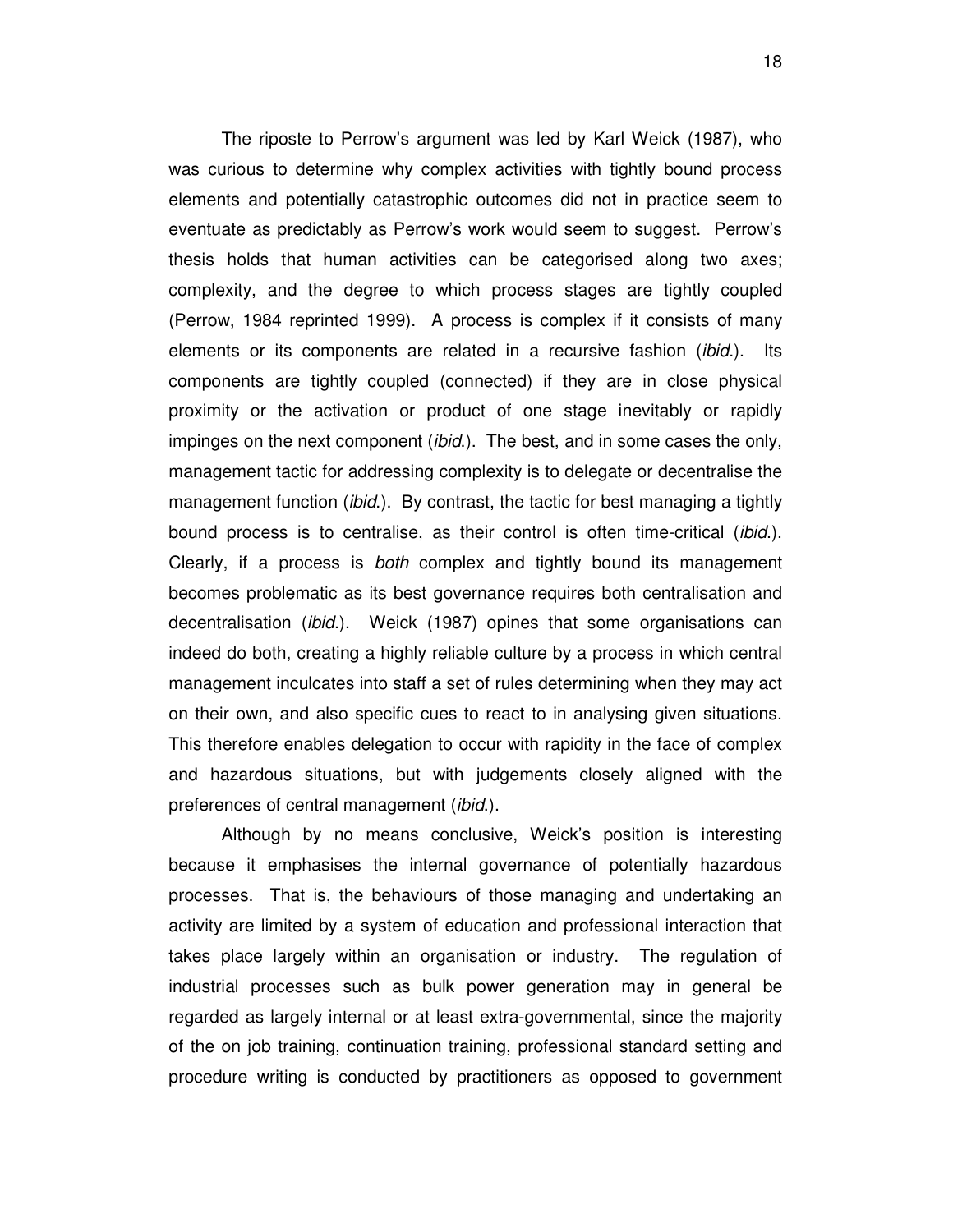personnel. However, Weick (1987) notes that the driving force in high reliability cultures is the personnel in the centre of organisations. It is they, rather than specialist government appointed external scrutinisers that are largely responsible for a lack of accidents in the complex, tightly connected and potentially catastrophic activities they manage. Thus, the process of creating regulations and good practice standards requires collaboration between regulators and the regulated if is to be successful, and a system that entirely depended on external regulation for industrial practices would require the transfer of enormous expertise and cost to the public sector in order to function effectively.

The key to obtaining justice in a system of regulation therefore is not simply to impose crushing penalties in the expectation that it will bring about deterrence. Indeed, it may be that such a system is innately unjust to those who venture much needed capital or exercise scarce skills in the provision of services important to society as a whole. Moreover, if an aggressive regulatory system is imposed thoughtlessly on aspects of UK bulk energy production, the unintended consequence is likely to be the abandonment of that commercial sector by investors and managers. This in turn will almost certainly bring about an increasing reliance on externally sourced fossil fuels; a risk the government evidently considers most undesirable (DTI, 2007 a). It may also encourage secrecy in industry and practices such as the falsification of documents  $\dot{x}$ . A closed or opaque system is not likely to be one that learns from errors and consequently takes preventive measures.

Personal accountability, as opposed to mere draconian deterrence, is certainly a powerful spur to conformity (Forlin, 2001). In particular, where it is applied to the centre of organisations - the focus of the controlling mind – then if Weick's model is correct, it is applied at the most effective point. Safety is everyone's concern, but if a safety culture grows under the directing hand of those at the centre, then it is at that centre that deterrence will likely have the most effect.

Personal liability at the centre has in the past proven remarkably challenging to achieve in cases in which fatal accidents have occurred. This is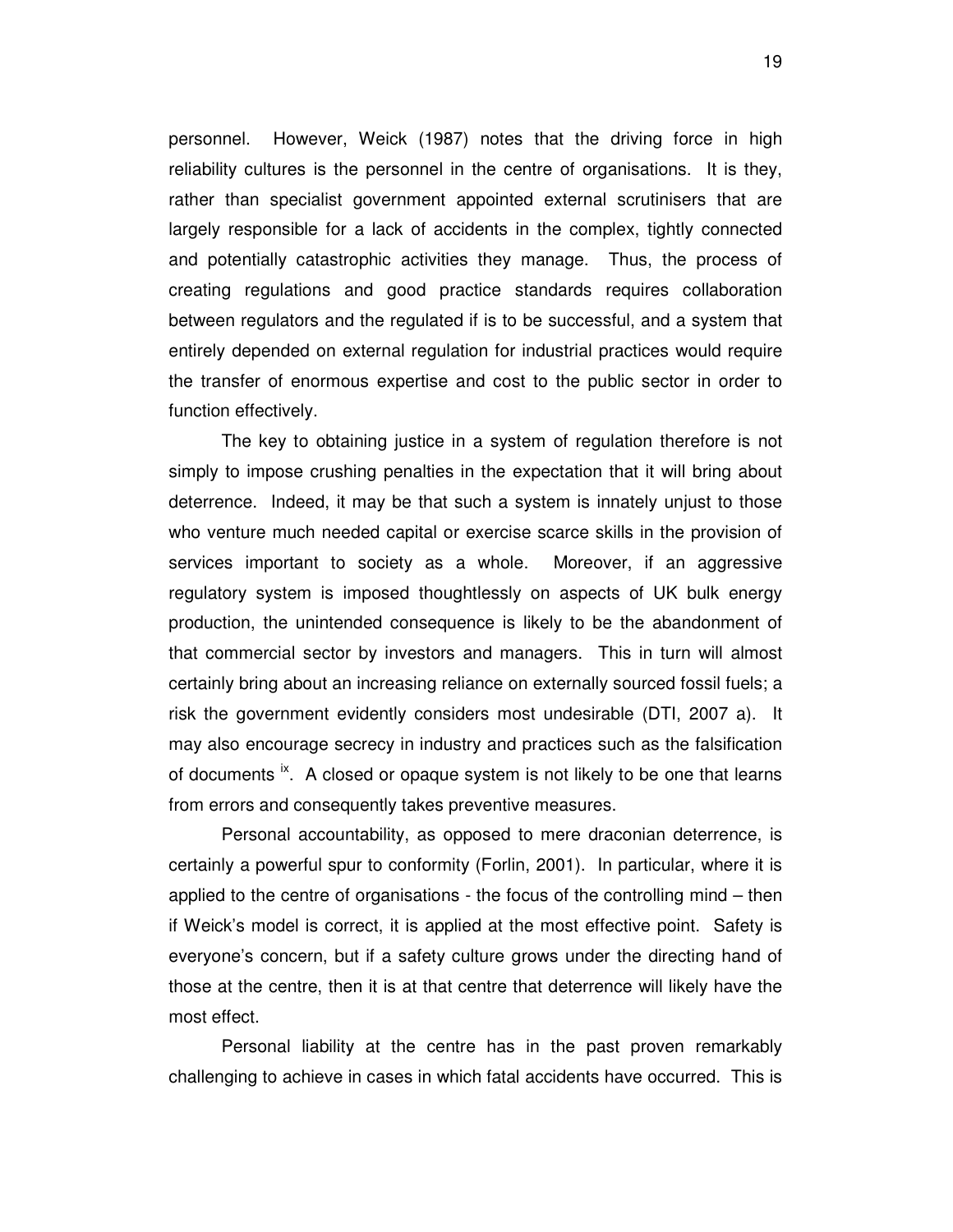not to assert that the United Kingdom Health and Safety Executive (HSE) does not bring prosecutions or achieve convictions for workplace accidents. Yet in cases in which members of the public have been victims of fatal events in which there were clear shortfalls in good and acceptable practice, the bereaved may be mystified by a legal system that has no explicit corporate killing legislation, that has difficultly in establishing clear links to the directing mind of an organisation, and that deals imperfectly with matters of negligence <sup>x</sup>. Moreover, they will likely regard handsome bonus payments to board members following major accidents as an affront to natural justice, and doubtless dismiss any argument that such payments are calculated only in part on HSE performance as a pettifogging ruse to evade clear moral responsibility.

How can such a situation be redressed? The main provisions of the Corporate Manslaughter and Corporate Homicide Act 2007 come into effect on 6 April 2008 (MJ, 2007). It does not introduce prosecution against specific individuals (ibid.), and therefore does not bring the level of accountability that some had hoped for<sup>xi</sup>. However, the law as it currently exists might still be used to place a careful thumb on, and thereby level, the scales of justice  $-$  a practice referred to by Andrew Dunsire (1993) as "collibration", and a powerful regulatory tactic.

The focus should be on dread fears rather than statistical fatalities. That is, those perils arising from bulk power supply that are potentially catastrophic, delayed in eventuation, invoke feelings of particular fear, are inequitably distributed or arise from involuntary processes. Since the criminal law does not invoke sufficient confidence in the public that it fully represents their interests, the alternative is to look to the civil law and contracts. It is proposed that directors of power utilities be encouraged to enter into personal liability agreements, subject to the disposal of independent third parties under the civil procedures rules of 1999 (OGC, 2002)  $xii$ , to provide some assurance that the bulk of any compensation is not absorbed in legal fees. Where necessary, the investigation of incidents may be undertaken by independent persons, agreed in advance under the terms of the liability contract between board members and other stakeholders. The proposal is in effect an adjunct to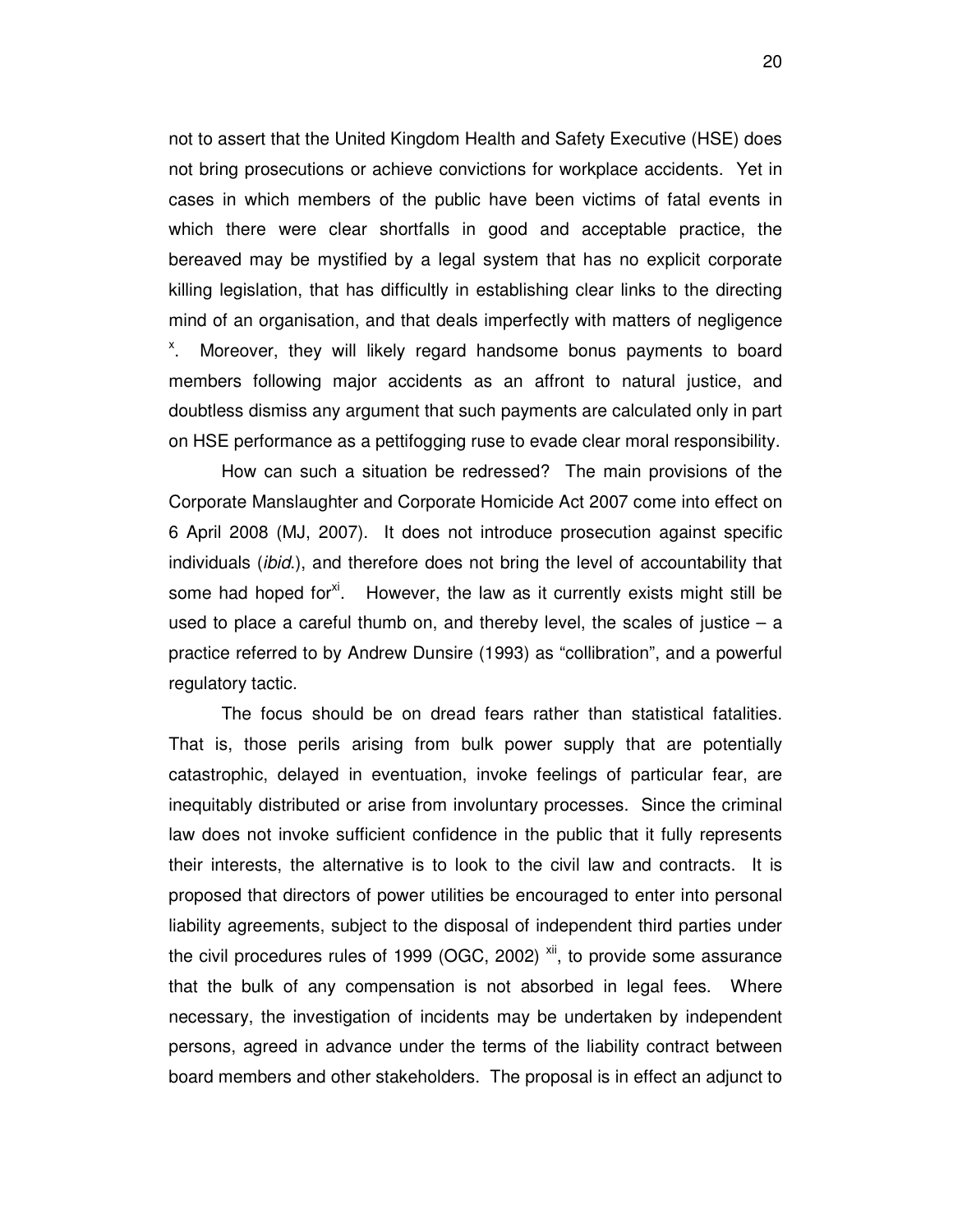existing regulation, establishing collateral against just performance; a test of good faith by the commercial undertaker. The method is a simple one – all board members equally and individually commit to a liability agreement under which, irrespective of any calculation made by the company, they will forfeit the entirety of their bonus or a significant proportion of their salary for any year in which a serious accident occurs as the result of a management failure. The company, having a legal personality of its own, will similarly commit not to retain those monies for its own purposes. Instead, they will be used either for the medical costs of casualties or environmental remediation. Unlike fines in criminal cases, monies will not pass to the Treasury.

The term 'management failure' is significant. As a basic requirement, it is taken here to include the following:

- Tolerating the absence of an audited safety plan that embodies good standards.
- Failing to check periodically and frequently that employees are implementing the plan.
- Deliberately diverting or withholding resources from safety and environmental procedures such that the safety plan is compromised.
- Failing to ensure a transparent and auditable safety process.

These requirements may at first appear elementary. They also do not conform to the current practice within the HSE of requiring risks to be managed to a level As Low As Reasonably Practicable (ALARP). However, the history of catastrophic accidents reveals a distressing frequency of incidents in which basic good practice was not followed. Moreover, if an auditable safety plan cannot be devised that ensures the moderation of risks to tolerable levels, then the subject activity should not be licensed. For example, Perrow (1999) notes the accident at the Union Carbide plant at Institute, West Virginia. This event occurred on 11 August 1985, 8 months after the catastrophic release of Methyl Isocyanate in 1984 from the company's site at Bhopal, and after an OSHA inspection had raised no significant observations (Perrow, 1999). For the audit to have failed to detect the shortcomings that led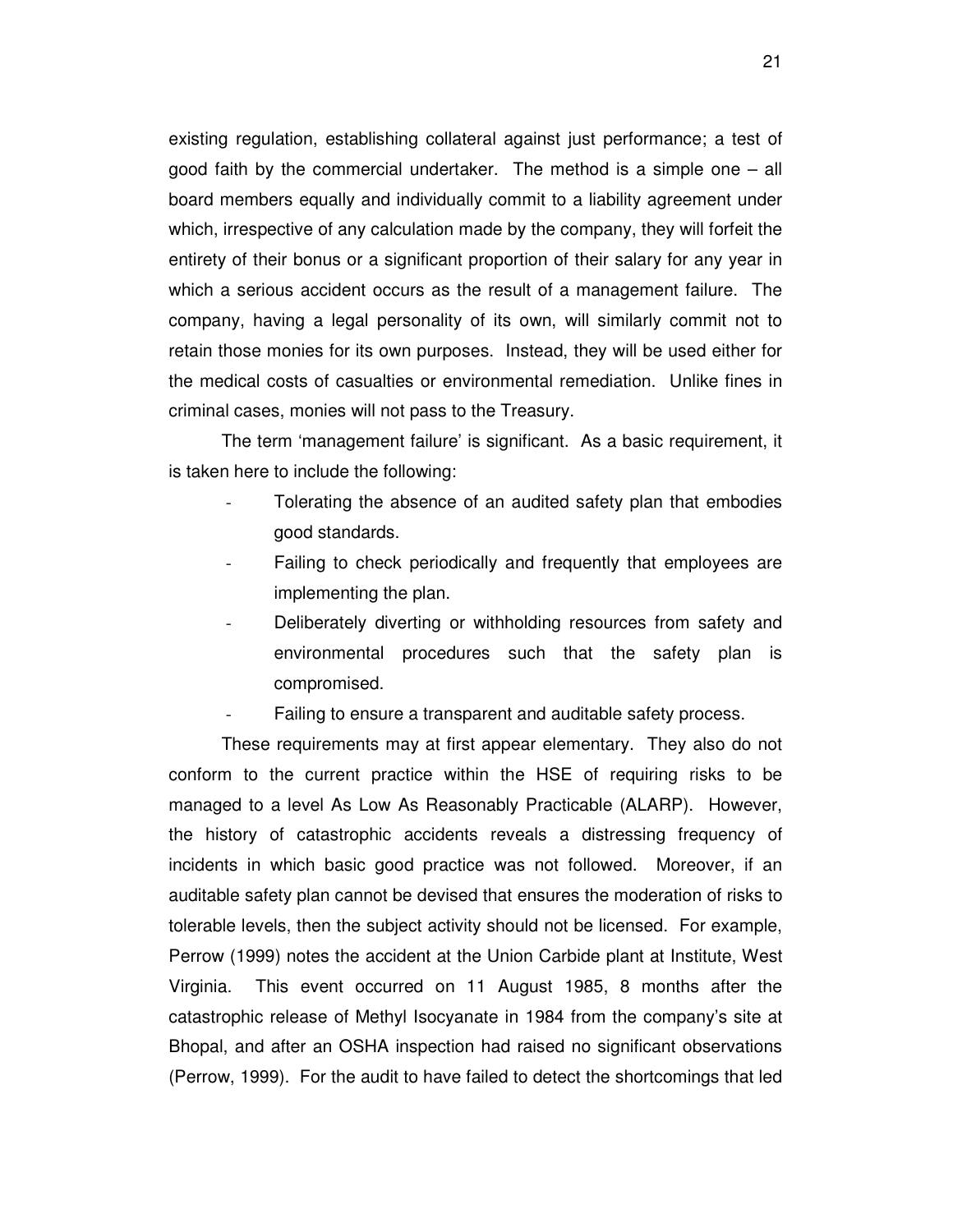to the release at the Institute plant, either the audit procedures were at fault, or the plan was, or the plan was inappropriately followed after the inspection date. In any event, public trust in the regulation of complex and hazardous industrial processes will only be created and preserved if it is demonstrated that a safe system of operation is both possible and adhered to. It is for the regulators to determine whether a process can be bought under systemic control, and such control includes the capacity of the system to be audited and described as a set of basic procedures. It is for retributive processes to address process accidents that occur as the result of a failure to follow clearly defined procedures.

Of course, if board members are not sufficiently confident of the safety of their plant design or operation to make such a personal commitment, it must be asked why members of the public should be exposed to the risks posed by the subject installation. It is after all a fact of commercial life that society rewards risk takers. One of the most spectacular exemplars of this is Elisha Graves Otis. Otis demonstrated his patent safety elevator at the World's Fair of 1854 by the simple expedient of standing on the travelling platform while the rope that suspended it was severed (Otis a, 2007; Otis b, 2007). When the safety mechanism arrested the fall he is reported to have cried to the crowd of onlookers "all safe, gentlemen!" (Otis b, 2007). Today, the company that bears his name is the largest in the manufacture, maintenance and installation of vertical transportation systems (Otis b, 2007).

Sandman (1993) views accountability as a proxy for trust, and views negotiated contracts as the ultimate in accountability. However, while contracting personal liability may invoke public confidence in a process or installation, there are other potential benefits to the practice that are worthy of note. A commitment to personal liability draws the focus of safety oversight back to internal regulation. While it is neither practical nor desirable to abandon external regulation entirely, the control of safety by practitioners is control by those who both know the workplace best and stand closest to its potential hazards. Internal regulation tends also to be more efficient. If process managers have sufficient confidence and responsibility to assume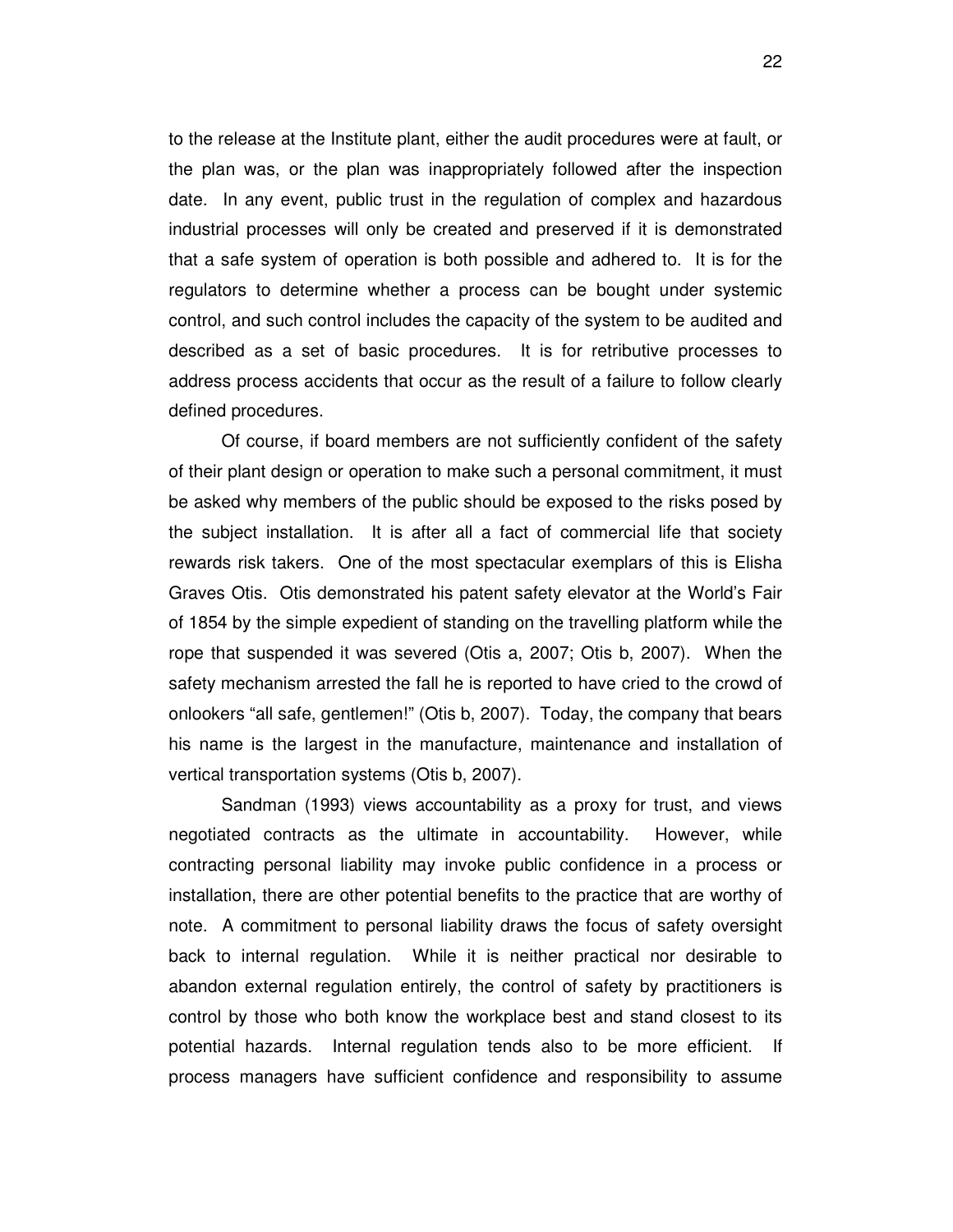personal liability, then regulatory agencies should use the discretion the law allows them to effect a compensating moderation of the administrative burden they impose on industry. This in turn permits a saving on the cost of regulation to the public purse.

Contractual liability as an inducement to good safety performance will certainly require some oversight by regulators, but by a process of building public trust, should enable less focus to be placed on numerical methods, which neither convince the public nor are usefully applied to issues such as deliberate attacks on power stations. Care will be needed to ensure that in the case of overseas based or multinational companies, contracts will be binding. External regulatory oversight will also be needed to protect managers from their own unreasonable beliefs in respect of safety. That is, to prevent them from tolerating risks that are unrelated to the real world and entering into agreements that leave them unjustly exposed. A clear example of this can be discovered in the Challenger launch decision (Feynman, Undated). As part of his work in respect of the Challenger loss, Richard Feynman identified that estimates of launch to failure were judged ranging from some  $10^{-2}$  to  $10^{-5}$ (*ibid.*). The curious part was that the working engineers gave the more pessimistic and representative answer (ibid.). Managers apparently either believed that it was possible to launch a shuttle a day for  $2\frac{3}{4}$  centuries and that only one would explode, or did not relate the number to the concept. Numbers are not sufficient for regulation, but they are necessary in managing risk.

#### **8. Conclusions**

 Regulatory practice rests on satisfying a triad of factors: the risk tolerance of the community that is served, the methodology that is used to measure and enforce tolerable risk levels, and the resources available to the regulatory agency. In practice, these factors are likely to be interdependent, rather than elements in a linear process that first establishes a societal risk tolerability level, then identifies an appropriate regulatory methodology, and finally seeks the necessary funding.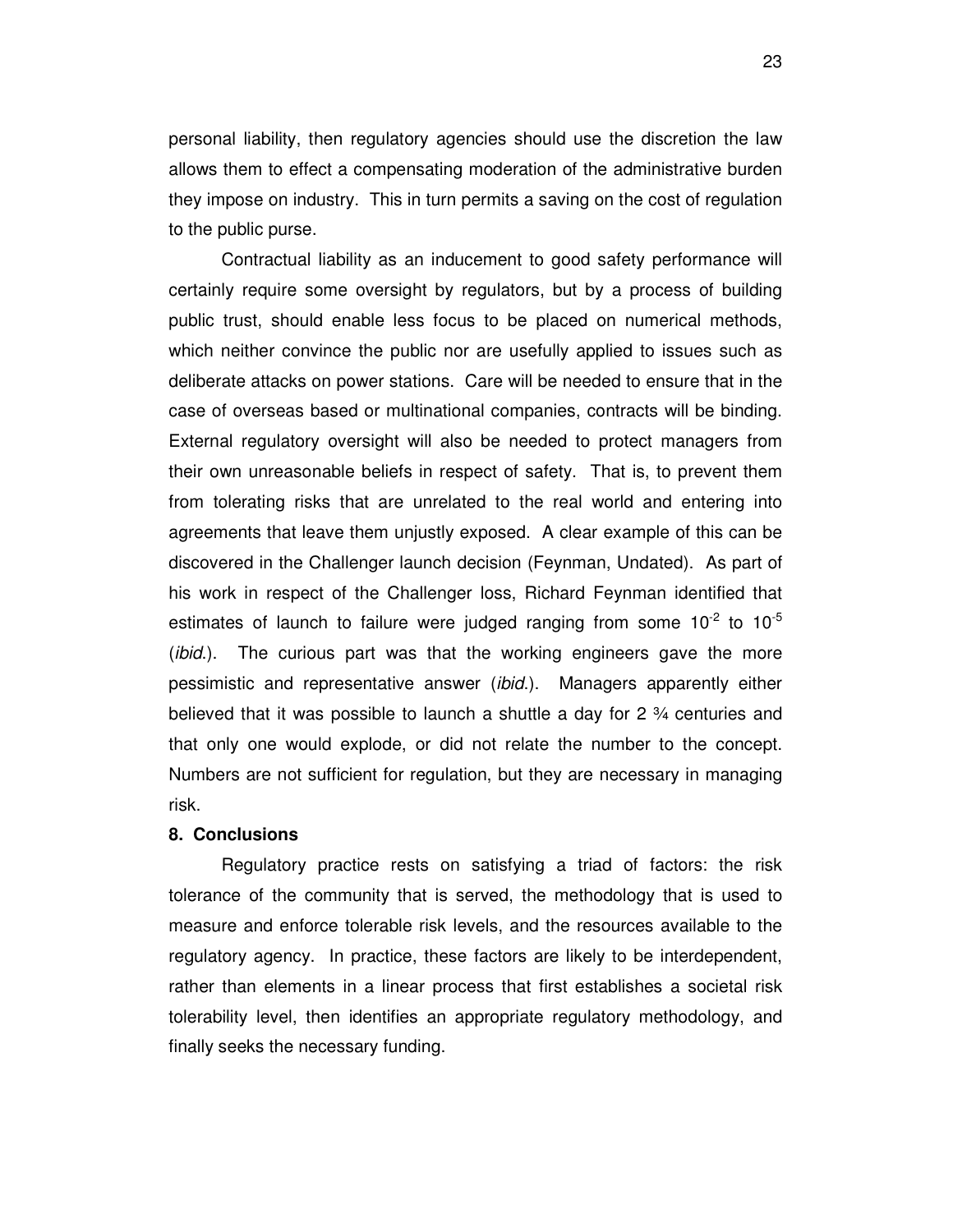Obtaining satisfactory solutions for the triad can be defeated if any one of the factors is set at a level incompatible with the others, or is unreflective of societal reality. This has happened in issues related to bulk civil power generation, and in particular, issues related to addressing the anticipated shortfall in UK supply with new nuclear plant. For some members of society, risk levels associated with this technology are too high for it to be entertained. However, setting regulatory risk tolerability levels that are too exacting or worse still, fluctuate in application, may not only dissuade capital investment, but needlessly waste resources. Noting the failure of the "knowledge gap" approach to allaying public fears concerning nuclear bulk power generation, this paper outlines a regulatory strategy based on upholding standards of justice. The concept is for regulatory bodies to uphold exemplary standards of justice and thereby re-establish public trust.

Justice may be considered essentially as two complimentary elements; the distributive and the retributive. This paper addresses both elements in proposing measures to satisfy a social welfare requirement – the provision of sufficient bulk electricity – without affronting natural justice in the treatment of specific stakeholders or individuals. The distribution of risks and benefits in society from nuclear generation is rendered more explicitly just by the use of time as a metric for fair comparison. The need for deterrence from unacceptably poor risk management is addressed by the use of civil contracts to ensure compensation in the event of serious accidents and the curbing of financial gain despite inadequate managerial performance. Although it favours neither nuclear nor non-nuclear approaches to electricity generation, the argument strongly supports just and transparent regulatory practice for all sources of bulk civil power.

#### **Acknowledgements**

This work was funded by the United Kingdom Economic and Social Research Council within the purview of their 'Towards a Sustainable Energy Economy' programme. The author gratefully acknowledges the observations and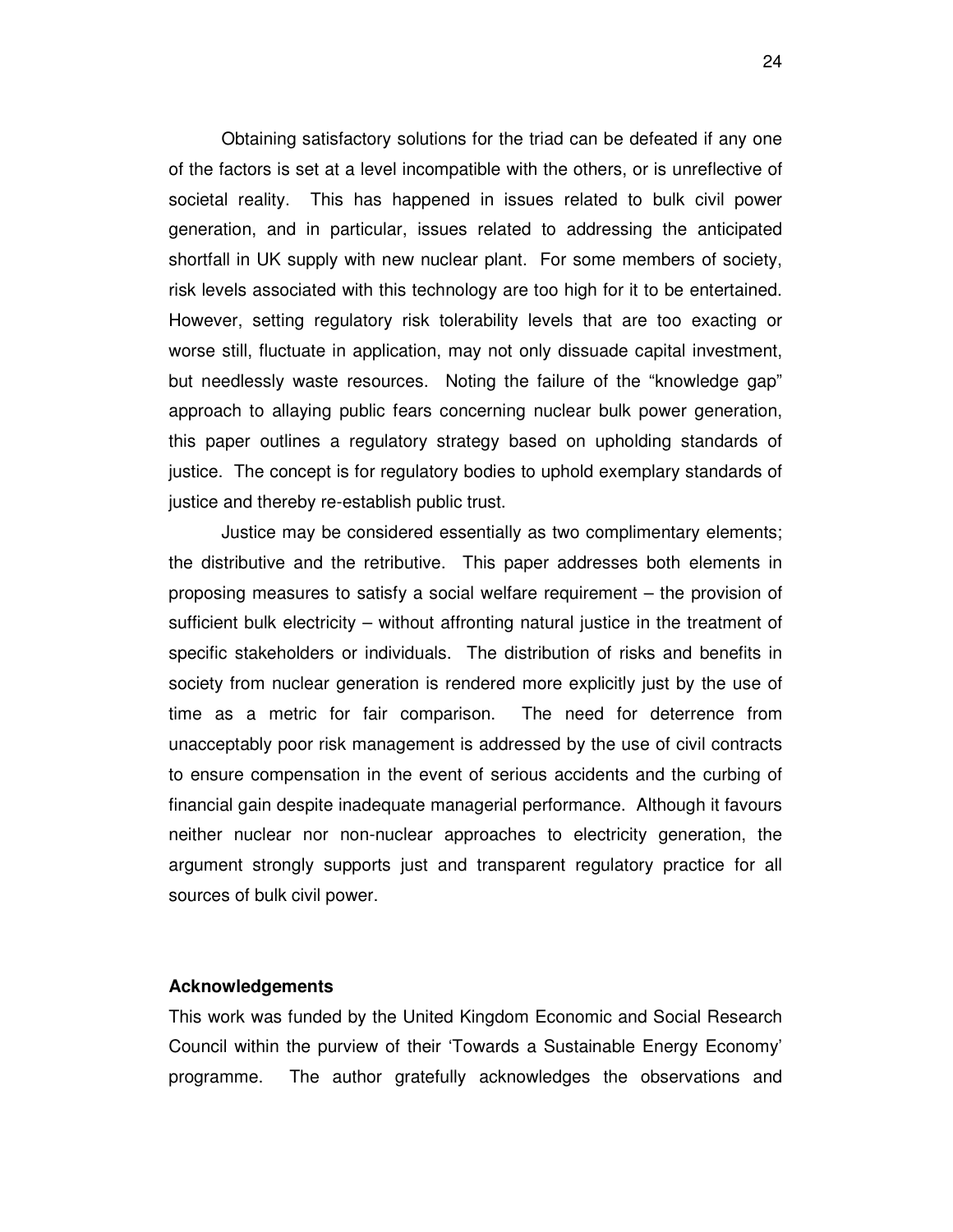suggestions provided by colleagues in the Electricity Policy Research Group at the University of Cambridge. The author also acknowledges the comments received when an initial form of the paper was presented at the second Annual Cambridge Conference on Regulation, Inspection and Improvement, held at Peterhouse College, University of Cambridge on 12 September 2007.

#### **References**

ANAB (2007) Nuclear Power, Climate Policy and Sustainability: An Assessment by the Austrian Nuclear Advisory Board. Austrian Nuclear Advisory Board, Vienna, AV + Astoria Druckzentrum GmbH**.**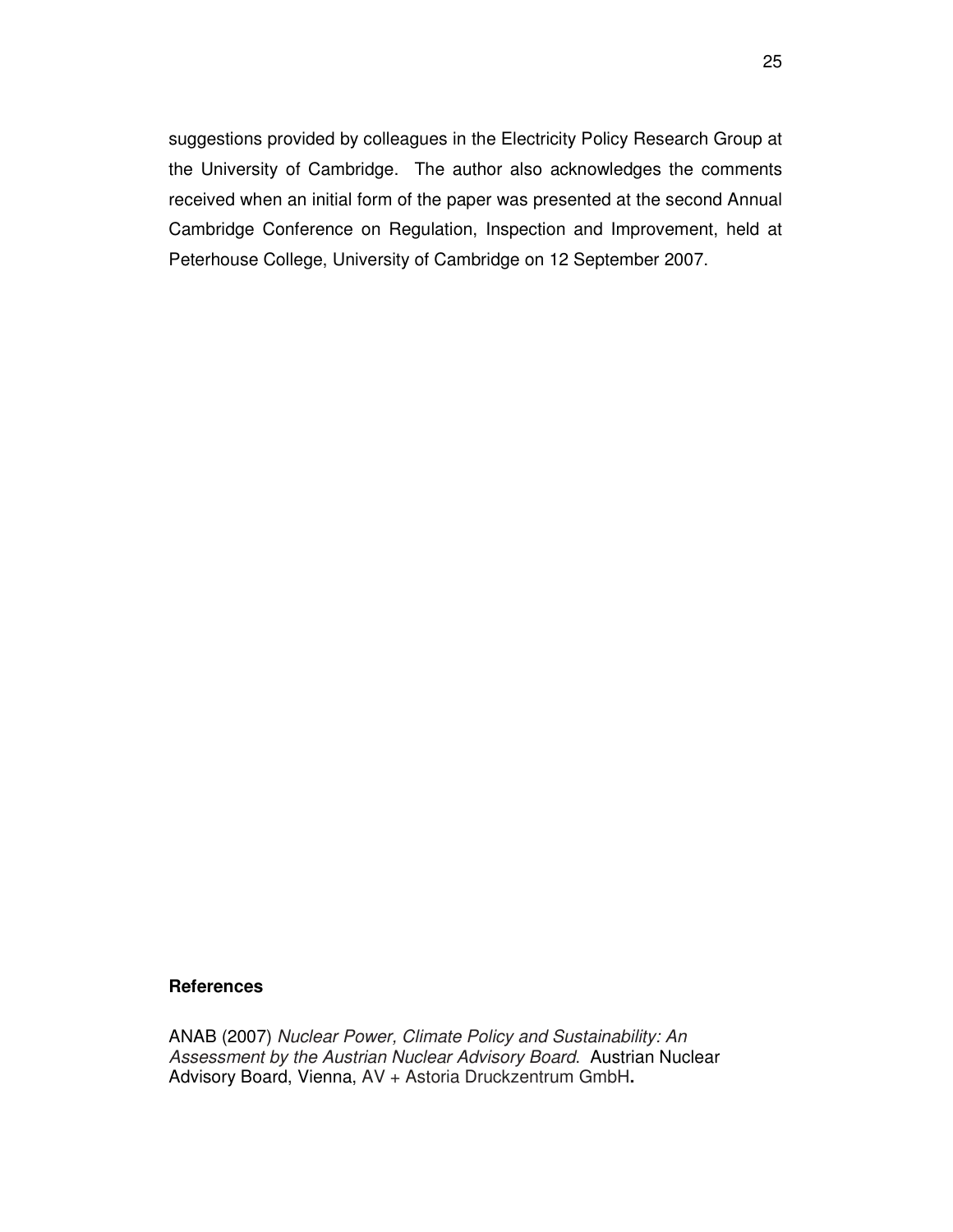http://www.nirs.org/climate/background/austriangovtreport607.pdf accessed 14 November 2007.

Arrow K (1951) Social Choice and Individual Values. John Wiley & Sons Inc., New York.

Ash J (2007) The Management of Anthropogenic Environmental Risk Associated With Oil Development in the Arctic Littoral. Unpublished PhD thesis, University of Cambridge.

Bardach E, Kagan RA (1982) Going by the Book: the Problem of Unreasonableness. Temple University Press, Philidelphia. Cited in Dunsire, 1993.

Barnes M (1990) The Hinkley Point Public Enquiries: A Report by Michael Barnes QC. HMSO.

BE (2007) About British Energy. British Energy. http://www.british-energy.com/pagetemplate.php?pid=77 Accessed 28 February 2008.

Burgess J, Harrison C, Filius P (1998) Environmental Communication and the Cultural Politics of Environmental Citizenship. Environment and Planning A 30(1), 1445-1460. Cited in Owens and Driffill, 2006.

Campbell T (1988) Justice. MacMillan Education Ltd., Basingstoke.

Cohn SM (1997) Too Cheap to Meter: An Economic and Philosophical Analysis of the Nuclear Dream. State University of New York Press, Albany.

CoRWM (2006) Managing our Radioactive Waste Safely: CoRWM's Recommendations to Government. CoRWM Doc 700. Committee on Radioactive Waste Management, July 2006.

Dickson AF (1971) Navigation Problems (Tankers). International Tanker Safety Conference. International Chamber of Shipping, London. Cited in Perrow, 1999.

Dobson A (1998) Justice and the Environment: Conceptions of Environmental Sustainability and Dimensions of Social Justice. Clarendon, Oxford.

DTI (2007 a) Meeting the Energy Challenge: A White Paper on Energy. CM 7124, Department of Trade and Industry. The Stationery Office.

DTI (2007 b) The Future of Nuclear Power: The Role of Nuclear Power in a Low Carbon UK Economy: Consultation Document. DTI/Pub 8577/2.5k/07/07/RP.URN 07/970. Department of Trade and Industry.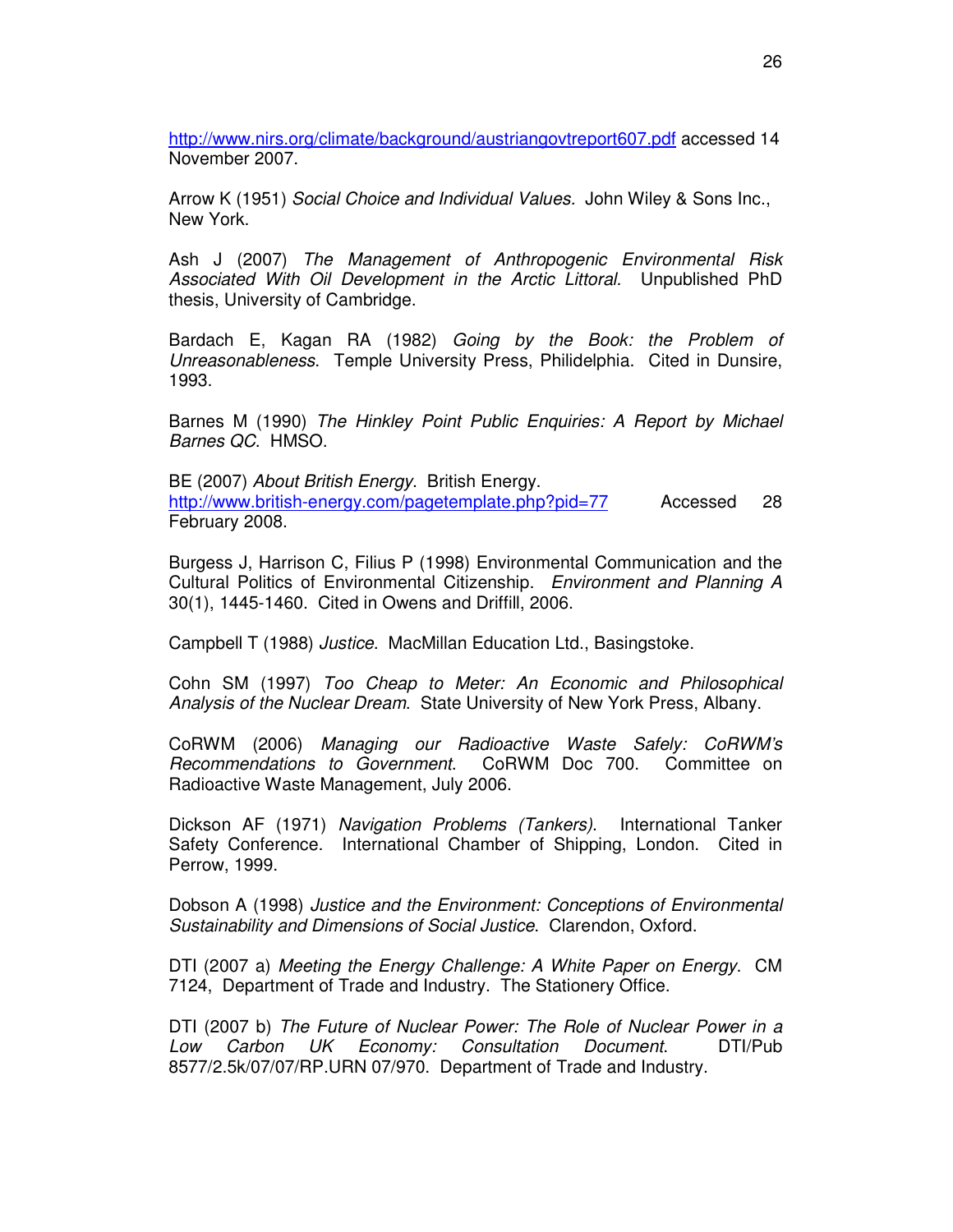Dunsire A (1993) Manipulating Social Tensions: Collibration as an Alternative mode of Government Intervention. MPIFG Discussion Paper 93/7. Max-Planck-Institut für Gesellschaftsforschung, Köln.

EA (2004) Guidance for the Environment Agencies' Assessment of Best Practicable Environmental Option Studies at Nuclear Sites. Document developed by the Environment Agency (EA), the Scottish Environment Protection Agency (SEPA). February 2004.

http://publications.environment-agency.gov.uk/pdf/PMHO0204BKHK-e-e.pdf accessed 26-28 February 2008.

Eden S (1996) Public Participation in Environmental policy: Considering Scientific, Counter-Scientific and Non-Scientific Contributions. Public Understanding of Science 5, 183-203. Cited in Owens and Driffill, 2006.

Feynman RP (Undated) Appendix to the Rogers Commission Report on the Space Shuttle Challenger Accident. http://www.ralentz.com/old/space/feynman-report.html

Focht W, Trachtenberg Z (2005) A Trust-Based Guide to Stakeholder Participation. In: Sabatier P, Focht W, Lubell M, Trachtenberg Z, Vedlitz A, Matlock M (eds.) Swimming Upstream: Collaborative Approaches to Watershed Management, pp. 85-135. MIT Press, Cambridge Mass.

Forlin G (2001) Corporate Killing and Health and Safety: Where are we Now? London Chamber of Commerce and Industry Conference on Accidents. http://www.rospa.com/occupationalsafety/info/corporate\_killing\_forlin.pdf accessed 13 June 2007

Fremlin JH (1989) Power production: what are the risks? Adam Hilger, Bristol.  $2^{nd}$  ed.

Furedi F (1997) Culture of Fear: Risk-taking and the Morality of Low Expectation. Cassell, London.

Greenpeace (2006) Nuclear Power and Terrorism. Greenpeace media briefing dated January 2006.

http://www.greenpeace.org.uk/files/pdfs/migrated/MultimediaFiles/Live/FullRep ort/7357.pdf accessed 23 October 2007.

Hawkins K (ed.) (1992) The Uses of Discretion. Clarendon, Oxford. [1994 imprint].

HSE (1988) The Tolerability of Risk from Nuclear Power Stations. Health and Safety Executive. HMSO, London. Revised 1992.

HSE (2006) *Safety Assessment Principles for Nuclear Facilities*. Health and Safety Executive, Bootle.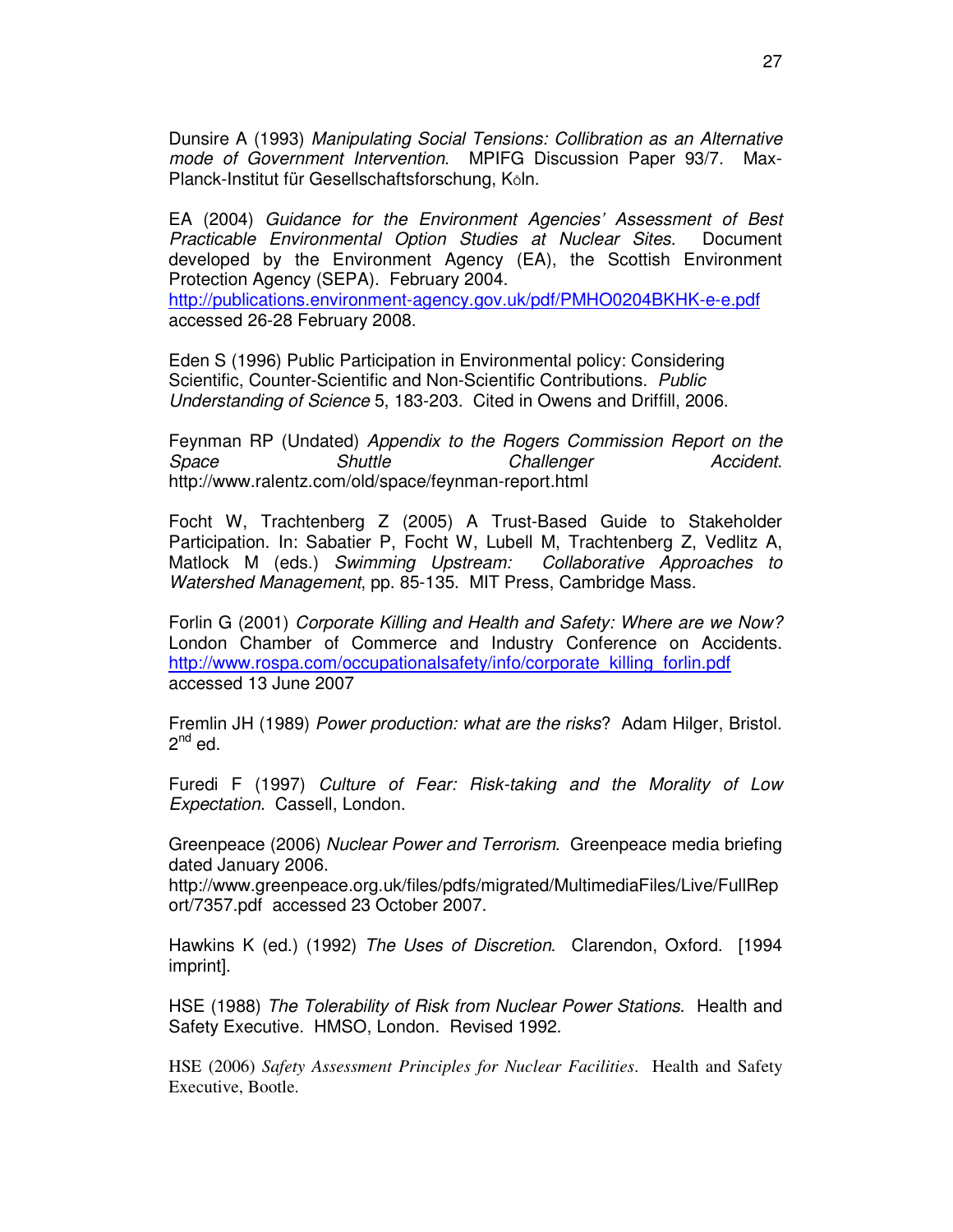HSE (2007) *Nuclear Directorate – Who We Are*. 5 November 2007. http://www.hse.gov.uk/nuclear/nsd1.htm#staff Accessed 28 February 2008.

HSE, EA, SEPA and OCNS (2007) *Guide to Regulatory Processes for Generic Design Assessment of New Nuclear Power Stations*. The Health and Safety Executive (HSE) with the Environment Agency (EA), the Scottish Environment Protection Agency (SEPA) and the Office for Civil Nuclear Security (OCNS). Version 1, January 2007. http://www.hse.gov.uk/nuclear/reactors/toptier.pdf accessed 5 November 2007.

McKee K (2006) Alternative Dispute Resolution. Alway Associates. http://www.alway-associates.co.uk/alternative-dispute-resolution.asp accessed 14 June 2007 and thereafter.

McKenzie-Mohr D (2000) Promoting Sustainable Behaviour: An Introduction to Community-Based Social Marketing. Journal of social Issues, 56 (3), 543-554. Cited in Owens and Driffill, 2006.

MJ (2007) A Guide to The Corporate Manslaughter and Corporate Homicide Act 2007. Ministry of Justice, October 2007.

Monbiot G (2005) The Business of Killing. The Guardian, 27 April 2005.

NII (2000). An Investigation into the Falsification of Pellet Diameter Data in the MOX Demonstration Facility at the BNFL Sellafield site and the effect of this on the Safety of MOX Fuel in Use. HM Nuclear Installations Inspectorate, 18 February 2000.

http://www.hse.gov.uk/nuclear/mox/mox1.htm#FOREWORD and associated pages.

Accessed 14 November 2007.

Nordland O (1999) A Discussion of Risk Tolerance Principles. Safety Systems, 8 (3), 1-4.

OGC (2002) Dispute Resolution Guidance. Office of Government Commerce. http://www.ogc.gov.uk/documents/cp0077.pdf accessed 24 October 2007.

Otis a (2007). Otis, Elisha Graves In Encyclopædia Britannica. http://www.britannica.com/eb/article-9057648 accessed 26 October 2007.

Otis b (2007). [website of the Otis Elevator Company]. http://www.otis.com/otis/1,1352,CLI1\_RES1,00.html accessed 26 October 2007.

Owens S, Driffill L (2006) How to Change Attitudes and Behaviours in the Context of Energy. Version 1.0. Office of Science and Innovation. http://www.foresight.gov.uk/Energy/Reports/Mini\_Energy\_Reports/PDF/How\_t o\_change\_attitudes\_and\_behaviours.pdf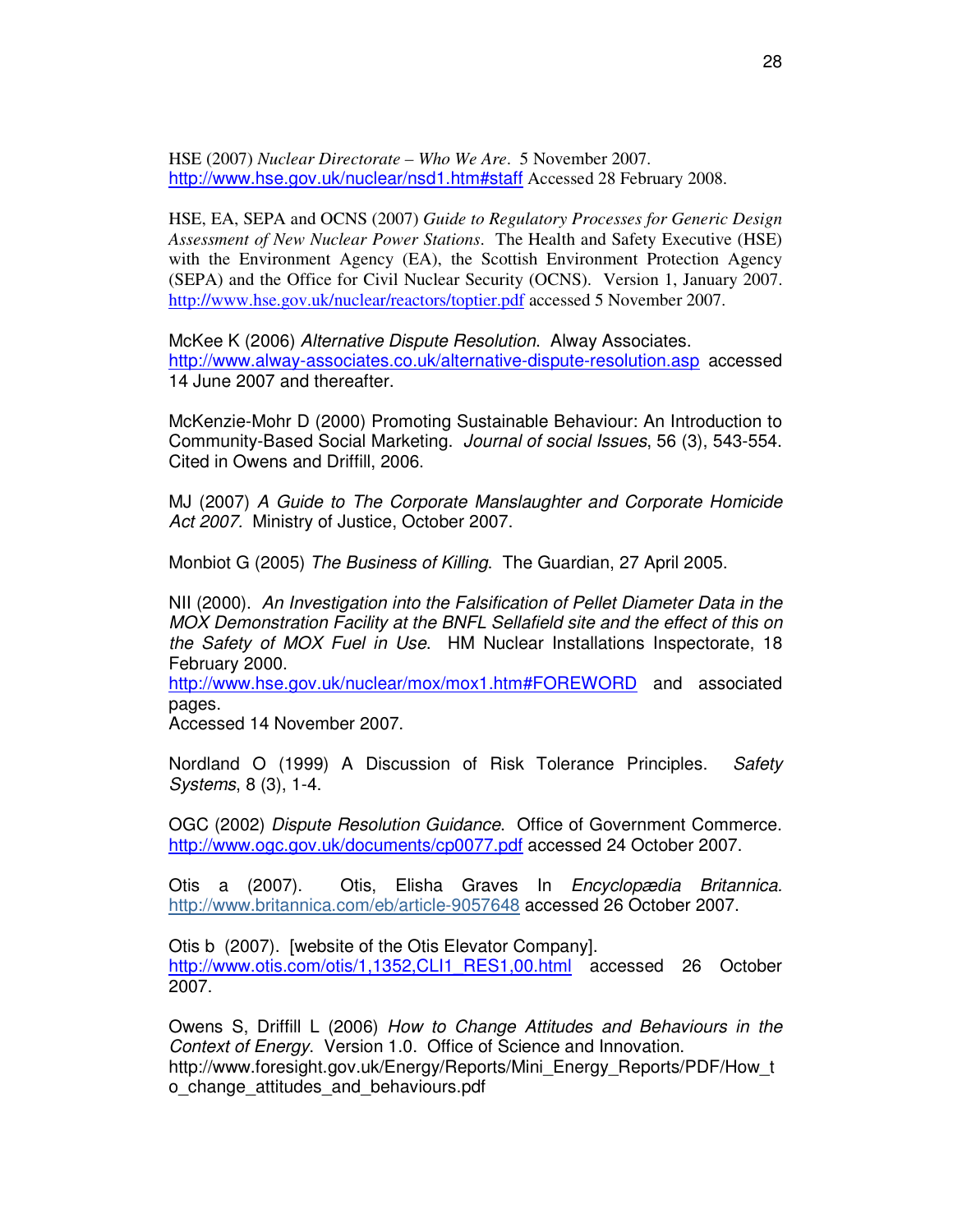Palmer A (1996) The Limits of Reliability Theory and the Reliability of Limit State Theory as Applied to Pipelines. OTC 8218. Paper prepared for presentation at the Offshore Technology Conference, Houston, 6-9 May 1996.

Perrow C (1984) Normal Accidents: Living with High Risk Technologies. Basic Books, New York. Reprinted 1999, Princeton University Press, Princeton.

Phillips C, Thompson G (2001) What is a QALY? ONC 195058. http://www.jr2.ox.ac.uk/bandolier/painres/download/whatis/QALY.pdf

POST (2004) Assessing the Risk of Terrorist attacks on Nuclear Facilities. Parliamentary Office of Science and Technology report 222, July 2004.

POST (2006) Carbon Footprint of Electricity Generation. Parliamentary Office of Science and Technology report 268, October 2006.

POST (2007) Electricity in the UK. Parliamentary Office of Science and Technology, report 280, February 2007.

Pritchard P (2000) Environmental risk Management. Earthscan, London.

RCEP 1988 Twelfth Report. Best PracticalEnvironmental Option. Cm 310. Royal Commission on Environmental Pollution. HMSO, London, February 1988. Cited in EA, 2004.

Sandman P (1993) Responding to Community Outrage: Strategies for Effective Risk Communication. American Industrial Hygiene Association press, Fairfax.

Sebeok TA (1984) Communication Measures to Bridge Ten Millenia. BMI/ONWI-352. Technical report prepared for the Office of Nuclear Waste Isolation, Columbus.

Smith A (1776) An Inquiry into the Nature and Causes of the Wealth of Nations. Methuen and Co. Ltd., London, 1904,  $5<sup>th</sup>$  Ed.

Smith K (1992) Environmental Hazards: Assessing Risk and Reducing Disaster. Routledge, London, 1996, 2nd Ed.

Starr C (1969) Social Benefit Versus Technological Risk: What is our Society Willing to Pay for Safety? Science, 165 (3899), 1232-1238. 19 September 1969.

Thomas PJ, Stupples DW, Alghaffar MA (2006 a) The Extent of Regulatory Consensus on Health and Safety Expenditure. Part 1: Development of the J-Value Technique and Evaluation of Regulators' Recommendations. Process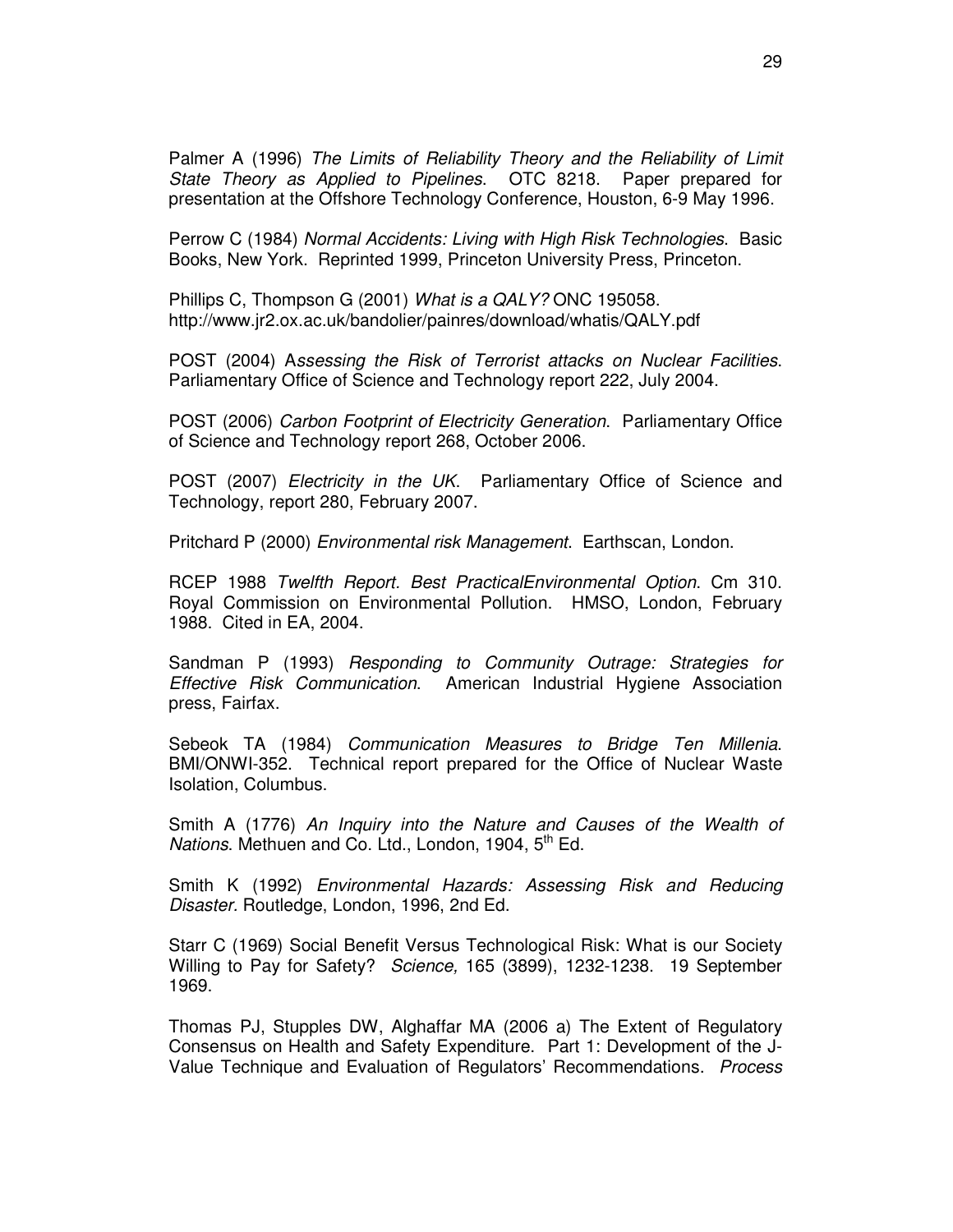Safety and Environmental Protection, 84 (B5), 329-336. Institution of Chemical Engineers. September 2006.

Thomas PJ, Stupples DW, Alghaffar MA (2006 b) The Extent of Regulatory Consensus on Health and Safety Expenditure. Part 2: Applying the J-Value Technique to Case Studies Across Industries. Process Safety and Environmental Protection, 84 (B5), 337-343. Institution of Chemical Engineers. September 2006.

Weick KE (1987) Organizational Culture as a Source of High Reliability. California Management Revue, 29 (2) 112-127.

#### **Cases cited**

Greenpeace v Secretary of State for Trade and Industry [2007] EWHC 311 (Admin) CO/8197/2006.

#### **Laws cited**

Corporate Manslaughter and Corporate Homicide Act 2007

Environment Act 1995

Radioactive Substances Act 1993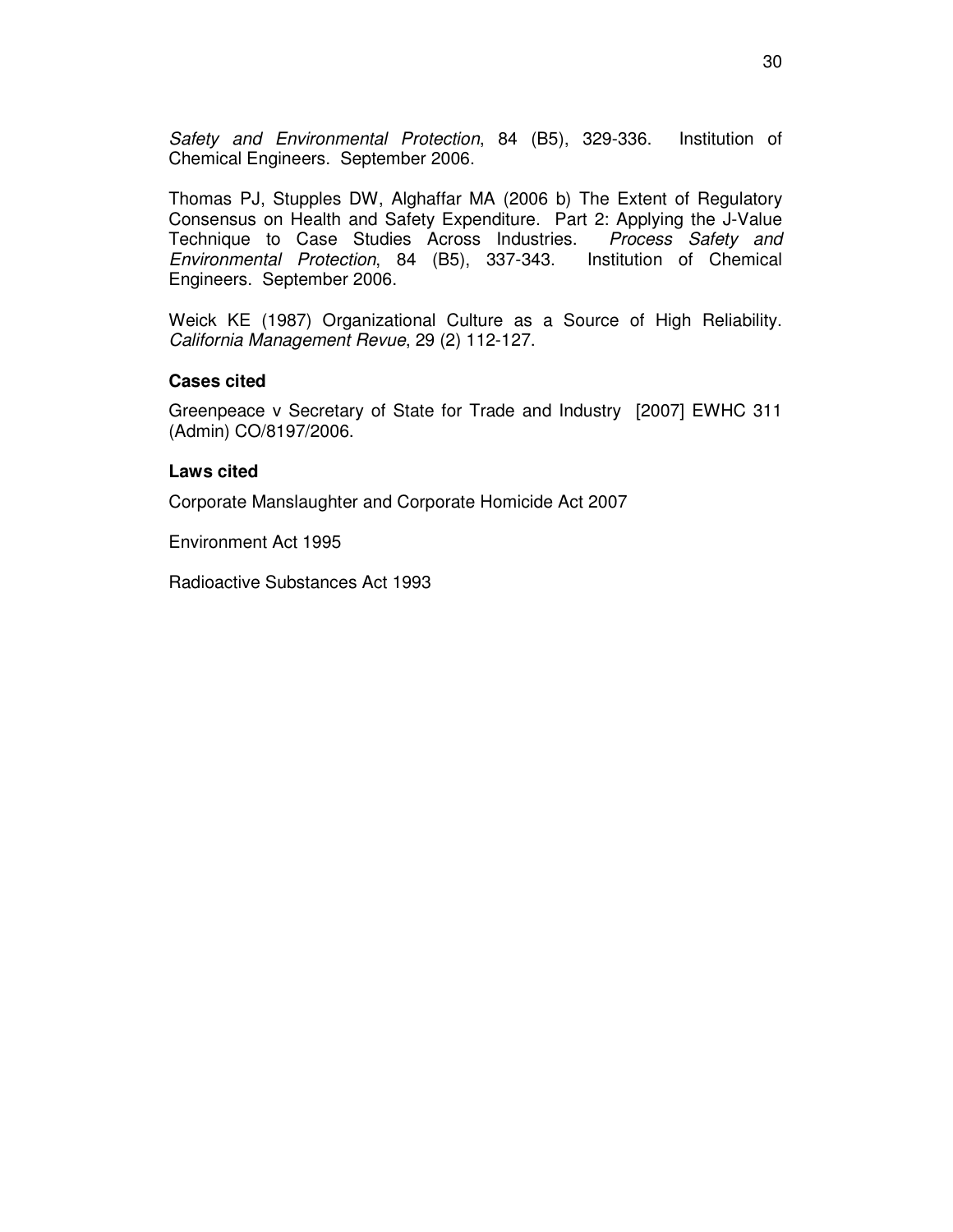## **Figure Legends**

Legend for Figure 2:

Where:

- low intensity risk statement of the small benefit<br>
low intensity risk statement and immedium benefit medium intensity risk and the medium benefit high intensity risk  $\qquad \qquad$  - high benefit
	-
	-
	-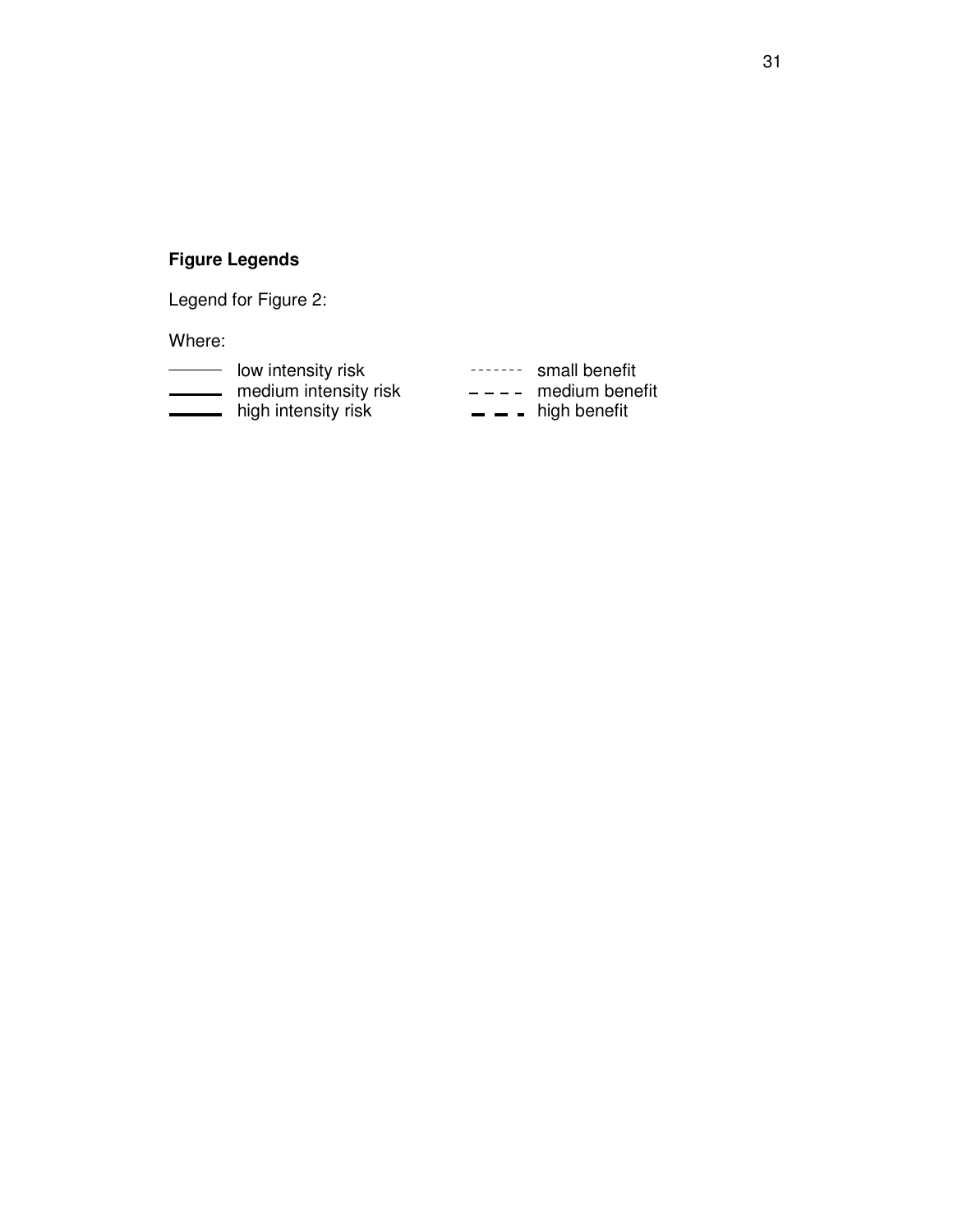## **Figures**

Figure 1: The Energy Regulatory Triangle

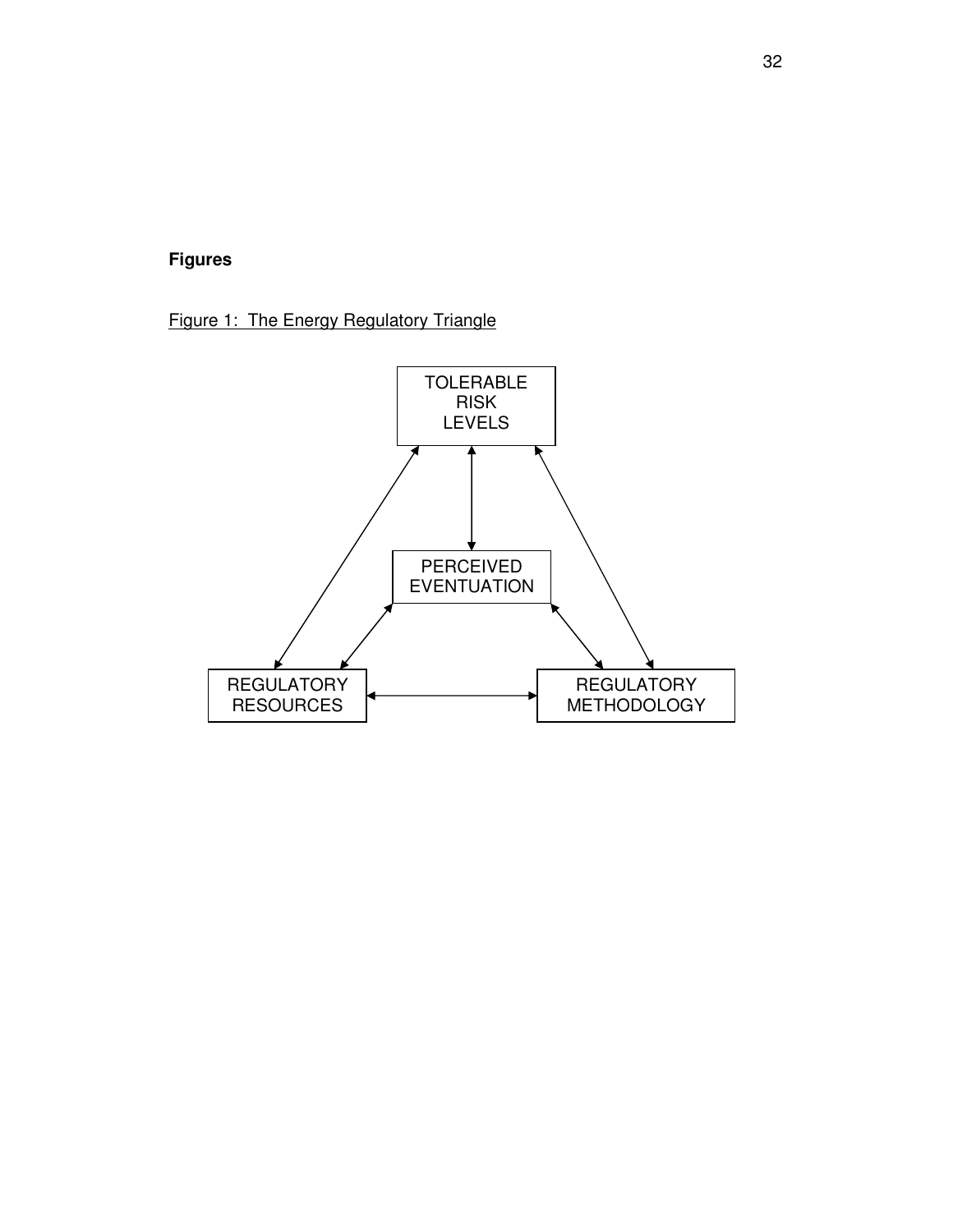

### Figure 2: Specimen Energy Plant Risk Comparison Chart